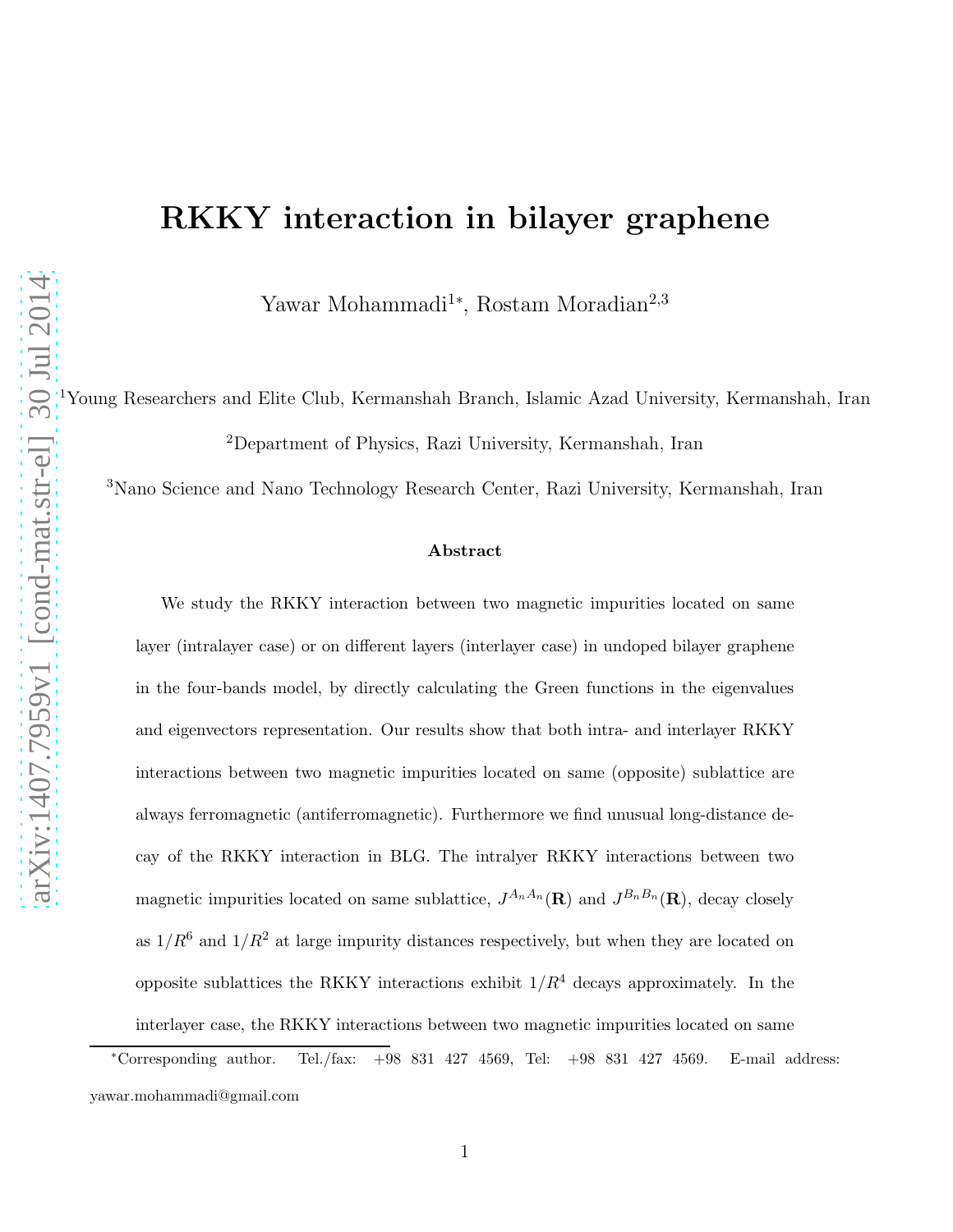sublattice show a decay close to  $1/R<sup>4</sup>$  at large impurity distances, but if two magnetic impurities be on opposite sublattices the RKKY interactions,  $J^{A_1B_2}(\mathbf{R})$  and  $J^{B_1A_2}(\mathbf{R})$ , decay closely as  $1/R^6$  and  $1/R^2$  respectively. Both intra- and interlayer RKKY interactions have anisotropic oscillatory factors which for intralayer case is equal to that for single layer graphene. Our results at weak and strong interlayer coupling limits reduce to the RKKY interaction of SLG and that of BLG in the two-bands approximation respectively.

Keywords: Bilayer graphene; RKKY interaction; Tight-binding model; Green's function.

## 1 Introduction

Graphene, since its fabrication in 2004[\[1\]](#page-19-0), has attracted many experimental and theoretical efforts[\[2\]](#page-19-1). These efforts have resulted in discovery of some unconventional electronic properties such as half-integer quantum Hall effect[\[3,](#page-19-2) [4,](#page-19-3) [5\]](#page-19-4), finite conductivity at zero charge-carrier concentration[\[3,](#page-19-2) [6,](#page-19-5) [7\]](#page-19-6), Klein paradox[\[8,](#page-19-7) [9\]](#page-19-8), strong suppression of weak localization[\[10\]](#page-20-0), and Kohn anomaly[\[11,](#page-20-1) [12\]](#page-20-2), etc. These unique properties originate from two traits of single-layer graphene (SLG), one is shrinking the Fermi surface to three pairs of points K and K' (which are named Dirac points) at the corners of the SLG first Brillouin zone and the other is linearity of its zero gap dispersion relation near Dirac points.

The Ruderman-Kittel-Kasuya-Yosida (RKKY) interaction, the indirect exchange interaction between two magnetic impurities mediated by the itinerant electrons of the host, is a fundamental quantity of interest  $[13, 14, 15, 16, 17]$  $[13, 14, 15, 16, 17]$  $[13, 14, 15, 16, 17]$  $[13, 14, 15, 16, 17]$  $[13, 14, 15, 16, 17]$ . Recently, several groups  $[18, 19, 20, 21, 22, 23]$  $[18, 19, 20, 21, 22, 23]$  $[18, 19, 20, 21, 22, 23]$  $[18, 19, 20, 21, 22, 23]$  $[18, 19, 20, 21, 22, 23]$  $[18, 19, 20, 21, 22, 23]$ have considered the RKKY interaction in SLG, by use of different methods such as directly computing the Green's function for full tight-binding band structure[\[20\]](#page-21-0)(or for linearly disper-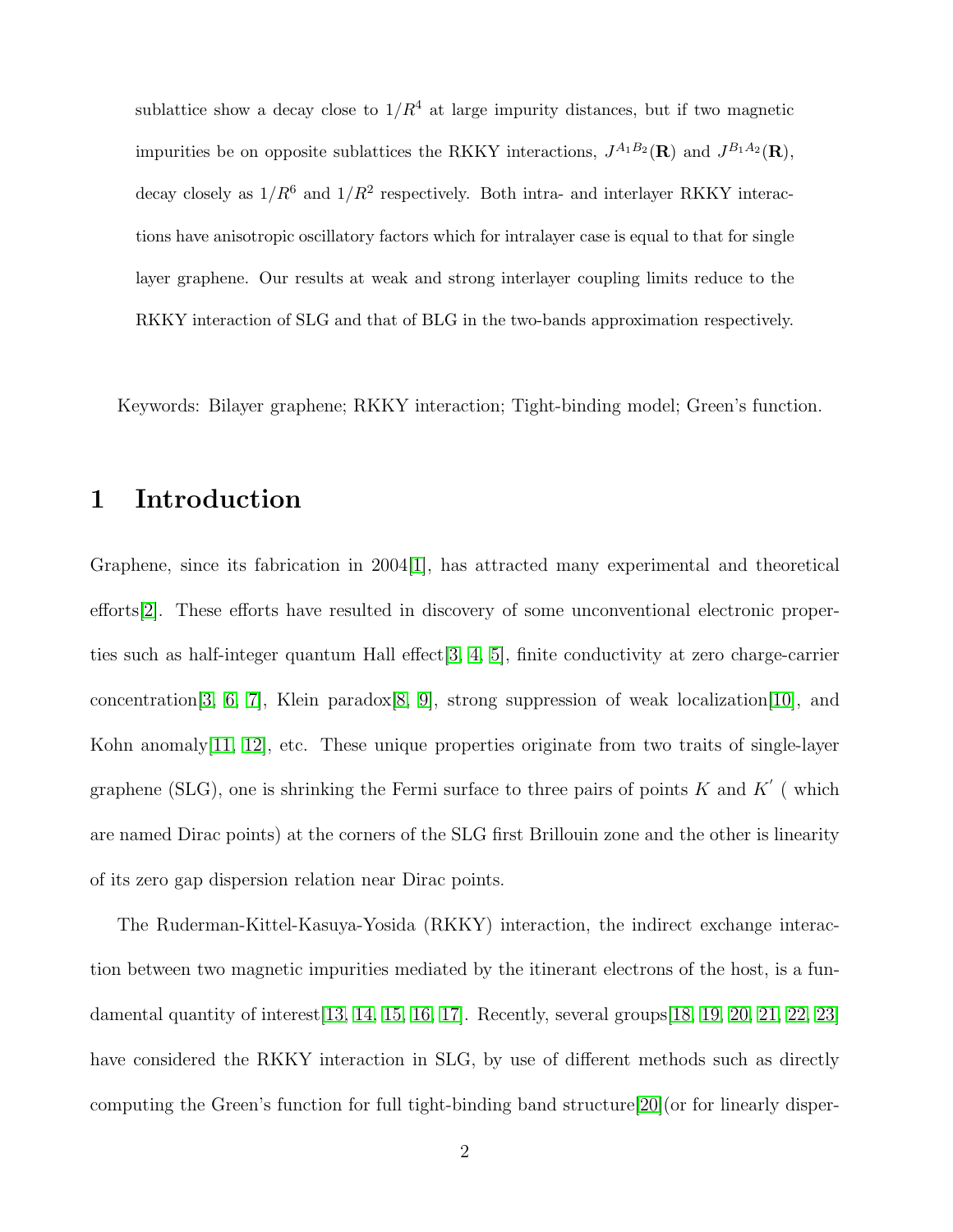sive band structure[\[20,](#page-21-0) [21\]](#page-21-1)) and exact diagonalization on a finite-size lattice[\[19,](#page-20-9) [22\]](#page-21-2), and also in different cases such as presence of the electron-electron interaction[\[22\]](#page-21-2) or presence of the nonmagnetic disorders[\[23\]](#page-21-3). These works have reported two common results: one is the ferromagnetic (antiferromagnetic) order of magnetic impurities located on same (apposite) sublattices which originate from particle-hole symmetry in SLG, or each bipartite lattice, which is satisfied for nearest-neighbor interactions case. The other is the long-distance  $1/R<sup>3</sup>$  decay for RKKY interaction in clean SLG in contrast to the long-distance  $1/R^2$  decay for the RKKY interaction in the ordinary two-dimensional metals. Furthermore the RKKY interaction in undoped and doped single layer graphene in the presence of a gap are also considered in Ref.[\[24\]](#page-21-4). This work report  $1/R<sup>3</sup>$  distance dependence of the RKKY interaction for undoped graphene and mixed  $1/R^2$  and  $1/R^3$  distance dependence for doped graphene.

More recently, simultaneous with upward tendency to scrutinize the properties of SLG, also many researchers have considered the properties of  $BLG[2]$  $BLG[2]$ . BLG has a graphene-like Fermi surface besides a zero gap parabolic dispersion relation near Dirac points. In spite of these, BLG is very different from ordinary two-dimensional electron gas (2DEG) with parabolic spectrum, as well as from SLG. For example, quantum Hall effect, landau-level degeneracy and Berry phase[\[3,](#page-19-2) [25,](#page-21-5) [26\]](#page-21-6), edge states[\[27\]](#page-21-7), weak localization[\[28\]](#page-21-8), Coulomb screening and collective excitations[\[29,](#page-22-0) [30\]](#page-22-1) in BLG are different from those in the ordinary 2DEG and also from those in SLG. The RKKY interaction in BLG can signalize this difference more[\[31,](#page-22-2) [32,](#page-22-3) [33\]](#page-22-4). In this paper we study the RKKY interaction in undoped BLG in the four-band model, by directly computing the Green's function in eigenvalues and eigenvectors representation. Also we discussed the RKKY interaction in BLG in the two limiting cases, weak and strong interlayer coupling. This paper is organized as follows. In section II, we introduce the model and obtain the eigenvalues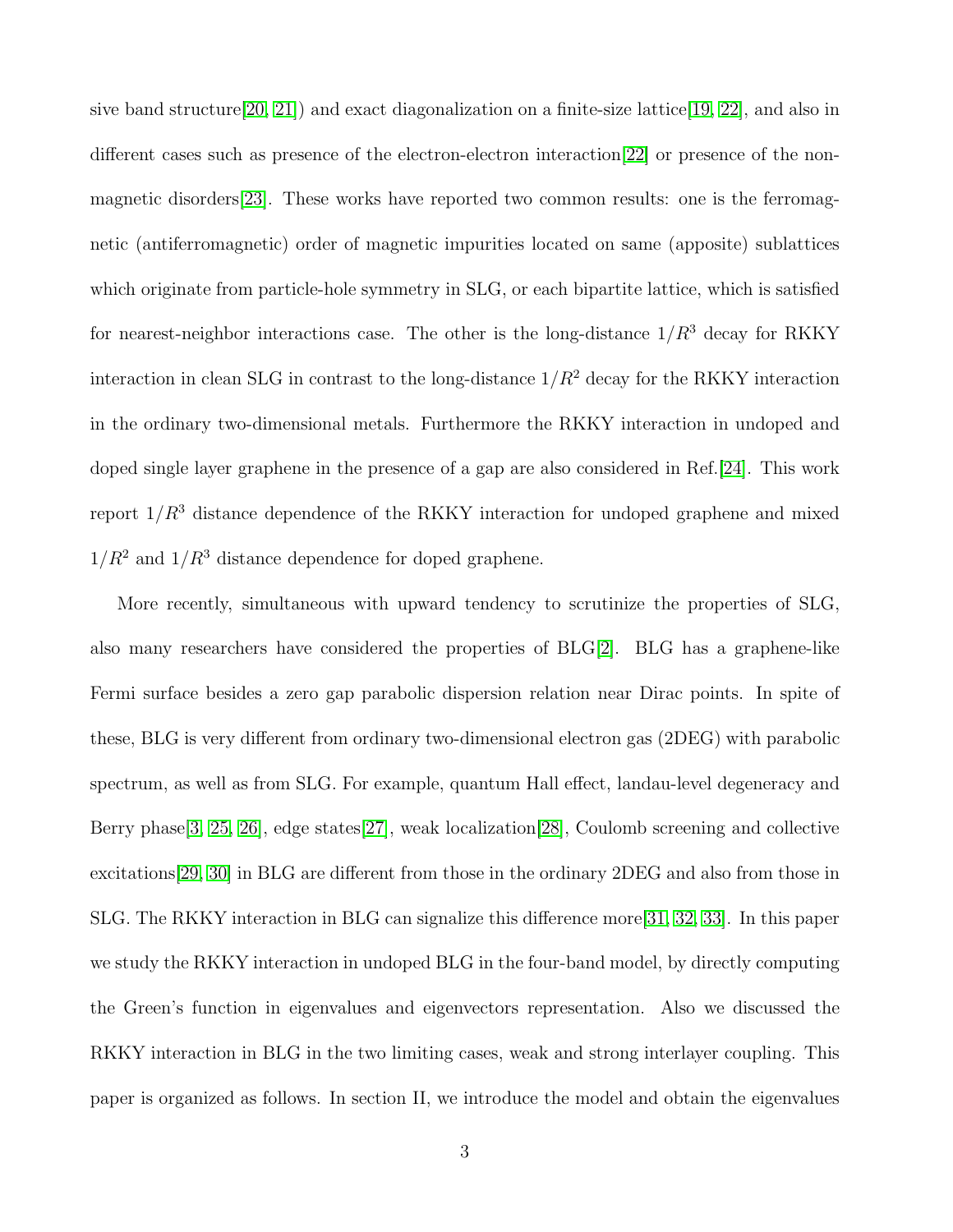and eigenvectors of BLG. The RKKY interaction formalism is introduced in section II. In section IV we present our results for intra- and interlayer RKKY interaction in BLG. Then we compare our results for the RKKY interaction with that of SLG and also with that of the ordinary 2DEG. Furthermore we discuss our results in two limiting cases, weak and strong interlayer coupling. Finally, we end this paper by summery and conclusions.

## 2 Model

The BLG (Figure [1](#page-24-0) (a)) is composed of a pair of hexagonal networks of carbon atoms, with  $A_1$ and  $B_1$  symmetries on top layer and  $A_2$  and  $B_2$  on bottom one.  $A_1$  atoms are located above  $B_2$ atoms and  $B_1$  atoms are above the center of hexagons in bottom layer. Let us model the BLG with only two parameters t and  $\gamma$ , where  $t = 2.7eV$  and  $\gamma = 0.39eV$  which present the nearest neighbor intralayer  $(A_1 \leftrightarrow B_1 \text{ or } A_2 \leftrightarrow B_2)$  and interlayer  $(A_1 \leftrightarrow B_2)$  couplings between  $\pi$  electrons respectively.

The low energy states of  $\pi$  electrons in BLG is given by the states around the **K** and **K**<sup>'</sup> points (Figure [1](#page-24-0) (b)) and can be described by a Hamiltonian as

$$
\widehat{H}(\mathbf{k}) = \begin{pmatrix}\n0 & \xi v_F(k_x + \xi i k_y) & 0 & \gamma \\
\xi v_F(k_x - \xi i k_y) & 0 & 0 & 0 \\
0 & 0 & 0 & \xi v_F(k_x + \xi i k_y) \\
\gamma & 0 & \xi v_F(k_x - \xi i k_y) & 0\n\end{pmatrix},
$$
\n(1)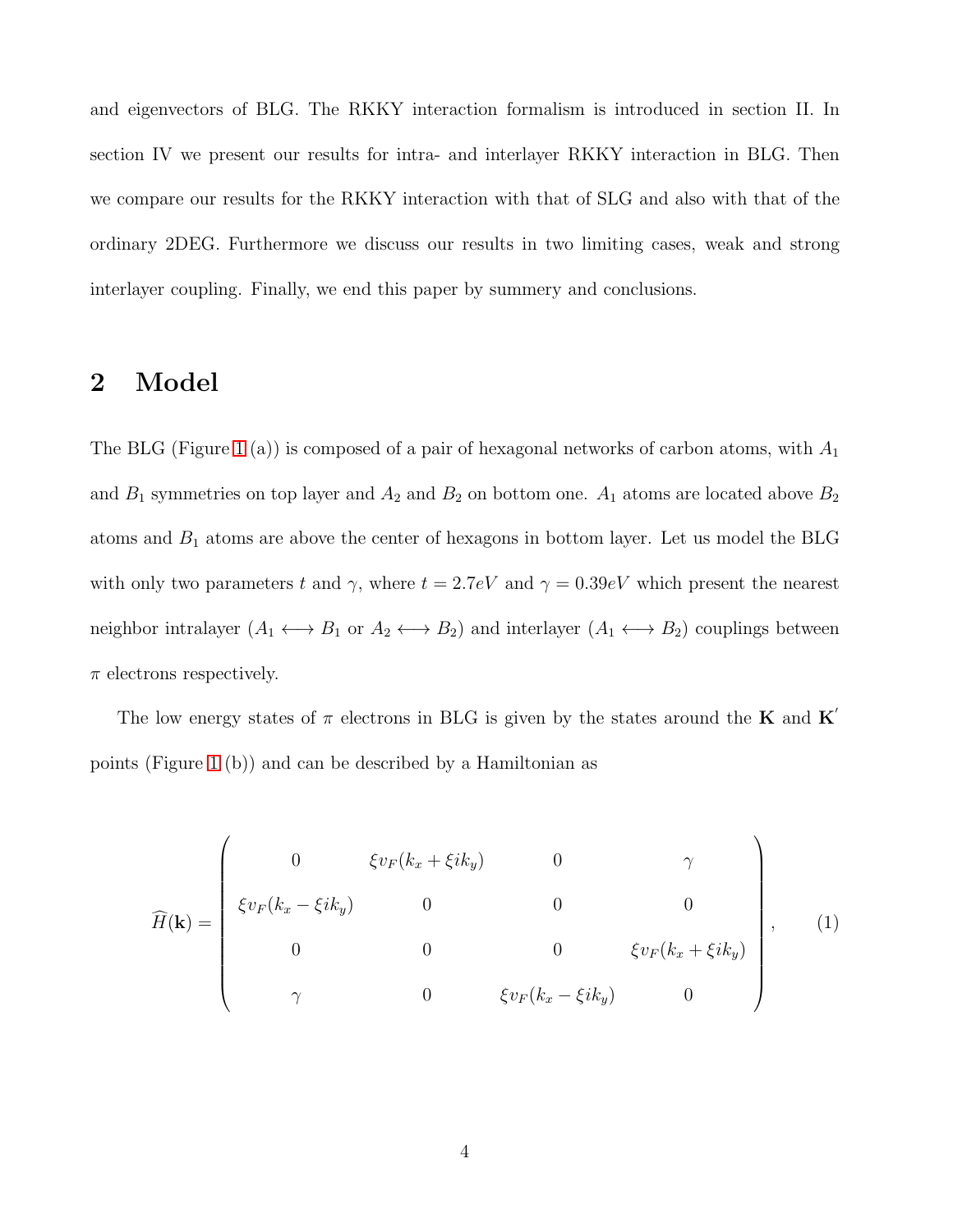which operates in the space of four components wave functions,

$$
\widehat{\Psi}(\mathbf{k}) = \begin{pmatrix} \psi^{A_1}(\mathbf{k}) \\ \psi^{B_1}(\mathbf{k}) \\ \psi^{A_2}(\mathbf{k}) \\ \psi^{B_2}(\mathbf{k}) \end{pmatrix},
$$
\n(2)

where  $\psi^{\alpha}(\mathbf{k})$  is the electron amplitude on the sublattice  $\alpha$  with **k** in the valley **K**(**K**<sup>'</sup>). **k** =  $(k_x, k_y)$ , two dimensional momentum, is measured relative to the valley  $\mathbf{K}(\mathbf{K}')$  if  $\xi$  be  $+1(-1)$ and  $v_F = \frac{3}{2}$  $\frac{3}{2}ta$  is the Fermi velocity, where a is the shortest carbon-carbon distance.

BLG Schrodinger equation,

$$
(\widehat{H}(\mathbf{k}) - E\widehat{\mathbf{1}})\widehat{\Psi}(\mathbf{k}) = 0,\tag{3}
$$

could be solved to obtain the energy bands as[\[34\]](#page-22-5),

<span id="page-4-0"></span>
$$
E_{\lambda}^{\nu} = \nu \left( \sqrt{(v_F k)^2 + \left(\frac{\gamma}{2}\right)^2} + (-1)^{\lambda} \frac{\gamma}{2} \right),\tag{4}
$$

where  $\lambda = 1, 2$  are the energy bands number and  $\nu = +(-)$  indicates the conduction(valance) energy bands respectively. By using eigenvalues, equation [\(4\)](#page-4-0), we obtain their appropriate wave functions

<span id="page-4-1"></span>
$$
\widehat{\Psi}_{\mathbf{K}\lambda\nu}(\mathbf{k}) = \begin{pmatrix} \psi_{\mathbf{K}\lambda\nu}^{A_1}(\mathbf{k}) \\ \psi_{\mathbf{K}\lambda\nu}^{B_1}(\mathbf{k}) \\ \psi_{\mathbf{K}\lambda\nu}^{A_2}(\mathbf{k}) \\ \psi_{\mathbf{K}\lambda\nu}^{B_2}(\mathbf{k}) \end{pmatrix} = \frac{1}{\sqrt{2}\sqrt{(E_{\lambda}^{\nu})^2 + (v_F k)^2}} \begin{pmatrix} E_{\lambda}^{\nu} e^{+i\theta_{\mathbf{k}}} \\ v_F k \\ \nu(-1)^{\lambda} v_F k \\ \nu(-1)^{\lambda} E_{\lambda}^{\nu} e^{-i\theta_{\mathbf{k}}} \end{pmatrix},
$$
\n(5)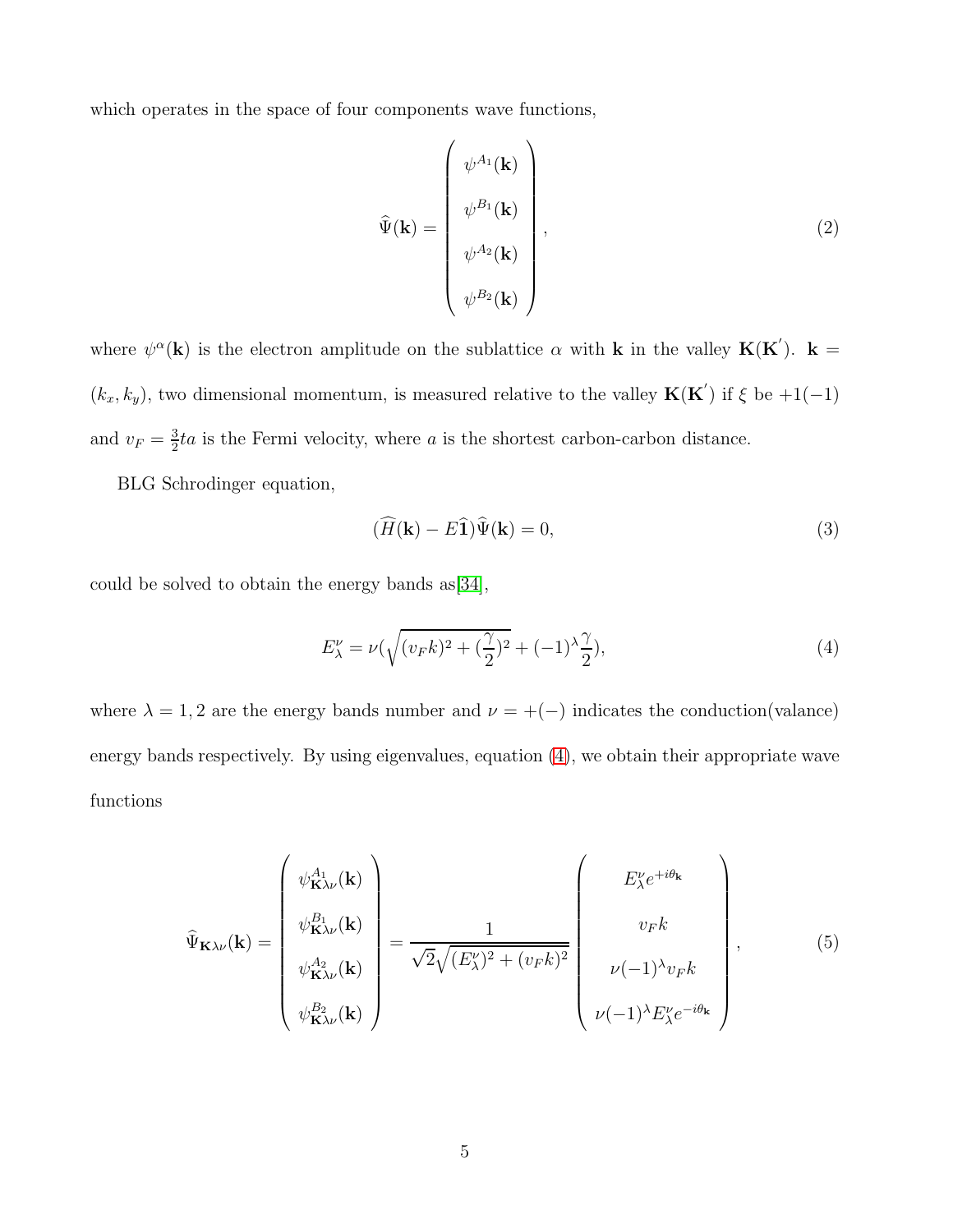with  $k$  in the valley  $K$  and

<span id="page-5-1"></span>
$$
\hat{\Psi}_{\mathbf{K}'\lambda\nu}(\mathbf{k}) = \begin{pmatrix} \psi_{\mathbf{K}'\lambda\nu}^{A_1}(\mathbf{k}) \\ \psi_{\mathbf{K}'\lambda\nu}^{B_1}(\mathbf{k}) \\ \psi_{\mathbf{K}'\lambda\nu}^{A_2}(\mathbf{k}) \\ \psi_{\mathbf{K}'\lambda\nu}^{B_2}(\mathbf{k}) \end{pmatrix} = \frac{1}{\sqrt{2}\sqrt{(E_{\lambda}^{\nu})^2 + (v_F k)^2}} \begin{pmatrix} E_{\lambda}^{\nu}e^{-i\theta_{\mathbf{k}}} \\ -v_F k \\ -\nu(-1)^{\lambda}v_F k \\ \nu(-1)^{\lambda}E_{\lambda}^{\nu}e^{+i\theta_{\mathbf{k}}} \end{pmatrix},
$$
\n(6)

with **k** in the valley **K**<sup>'</sup>, where  $\theta_{\mathbf{k}} = \tan^{-1}(\frac{k_y}{k_x})$  $\frac{\kappa_y}{k_x}$ .

## 3 RKKY formalism

In this section we introduce the RKKY formalism for BLG. Let us consider two magnetic impurities located on the sublattices  $\alpha$  and  $\beta$  in the sites i and j respectively, that have a small on site spin exchange interaction with the itinerant electrons as

$$
H_{int} = -g\mathbf{S}_{i\alpha} \cdot \mathbf{s}_{i\alpha} - g\mathbf{S}_{j\beta} \cdot \mathbf{s}_{j\beta},\tag{7}
$$

where  $g$  is the coupling constant between the localized magnetic impurities and the itinerant electrons ( $g \ll t$  and  $\gamma$ ),  $S_{i\alpha}$  is the spin of the magnetic impurity located at the sublattice  $\alpha$  in site i,  $\mathbf{s}_{i\alpha} = \frac{1}{2}$  $\frac{1}{2}c_{i\sigma}^{\alpha\dagger}\sigma_{\sigma\sigma'}c_{i\sigma'}^{\alpha}$  is the spin of the itinerant electrons. By use of the perturbation theory for the thermodynamic potential [\[35\]](#page-22-6), up to the second-order of  $H_{int}$  and by ignoring all terms proportional to  $S^2_{i\alpha}$  and  $S^2_{j\beta}$ , one can obtain following relation

<span id="page-5-0"></span>
$$
H_{RKKY} = -J_{ij}^{\alpha\beta} \mathbf{S}_{i\alpha} \cdot \mathbf{S}_{j\beta},\tag{8}
$$

where  $J_{ij}^{\alpha\beta}$  is the RKKY interaction between two magnetic impurities located on sublattices  $\alpha$ and  $\beta$  in sites i and j respectively. This is given by [\[21,](#page-21-1) [36\]](#page-22-7)

<span id="page-5-2"></span>
$$
J_{ij}^{\alpha\beta} = -\frac{g^2}{4} \int_0^{\frac{1}{T}} G^{\alpha\beta}(i,j,\tau) G^{\beta\alpha}(j,i,-\tau), \tag{9}
$$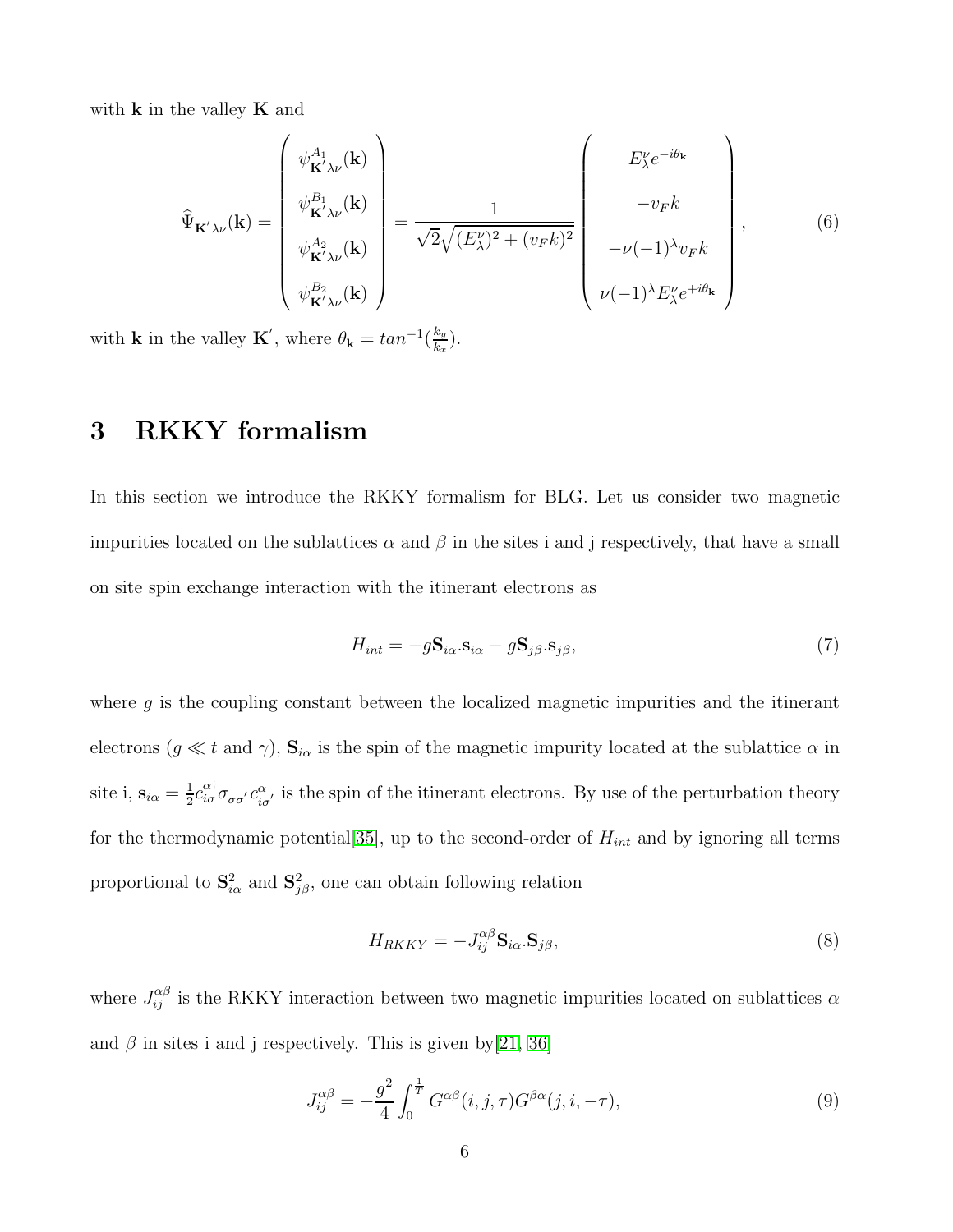where  $G^{\alpha\beta}(i, j, \tau)$  for BLG could be written in the eigenvectors and eigenvalues representation as

<span id="page-6-0"></span>
$$
G^{\alpha\beta}(i,j,\tau) = \frac{s}{\Omega_{BZ}} \sum_{\lambda,\nu} \int d^2 \mathbf{k} [
$$
  
\n
$$
(e^{+i(\mathbf{K}+\mathbf{k})\cdot\mathbf{R}_i} \psi^{\alpha}_{\mathbf{K}\lambda\nu})^* (e^{+i(\mathbf{K}+\mathbf{k})\cdot\mathbf{R}_j} \psi^{\beta}_{\mathbf{K}\lambda\nu}) + (e^{+i(\mathbf{K}'+\mathbf{k})\cdot\mathbf{R}_i} \psi^{\alpha}_{\mathbf{K}'\lambda\nu})^* (e^{+i(\mathbf{K}'+\mathbf{k})\cdot\mathbf{R}_j} \psi^{\beta}_{\mathbf{K}'\lambda\nu})]
$$
  
\n
$$
\times e^{-\xi_{\lambda\nu}(k)\tau} (-(1 - n_F(\xi_{\lambda\nu}(k)))\theta(\tau) + n_F(\xi_{\lambda\nu}(k))\theta(-\tau)), \tag{10}
$$

where  $\xi_{\lambda\nu} = E^{\nu}_{\lambda} - \mu$ ,  $n_F(\xi_{\lambda\nu}) = (1 + e^{\beta \xi_{\lambda\nu}})^{-1}$  is the Fermi distribution function,  $s = 2$  is the spin degeneracy and  $\Omega_{BZ} = \frac{2(2\pi)^2}{3\sqrt{3}a^2}$  $\frac{2(2\pi)^2}{3\sqrt{3}a^2}$  is the area of the first Brillouin zone. In the next section, by use of this formalism, we consider the RKKY interaction in BLG.

### 4 Results and discussion

We apply the introduced RKKY formalism to all possible configurations of two magnetic impurities located on BLG. These two magnetic impurities could be on same layer (intralayer interaction case) or on different layers (interlayer interaction case). For each case, two impurities could be on same sublattice or on different sublattices. So overall we have four possible configurations. In the next subsections for these configurations we calculate the RKKY interactions from obtained relations of previous section, equations [\(8\)](#page-5-0)-[\(10\)](#page-6-0).

#### <span id="page-6-1"></span>4.1 Magnetic impurities on same sublattice for intralayer case

We now calculate intralayer RKKY interaction between magnetic impurities located on same sublattice in the undoped BLG ( $\mu = 0$ ) at  $T = 0$ . For this, first we must obtain the required Green's functions from equations  $(4)-(6)$  $(4)-(6)$  and  $(9)-(10)$  $(9)-(10)$ . Equations  $(5)$ ,  $(6)$  and  $(10)$  show that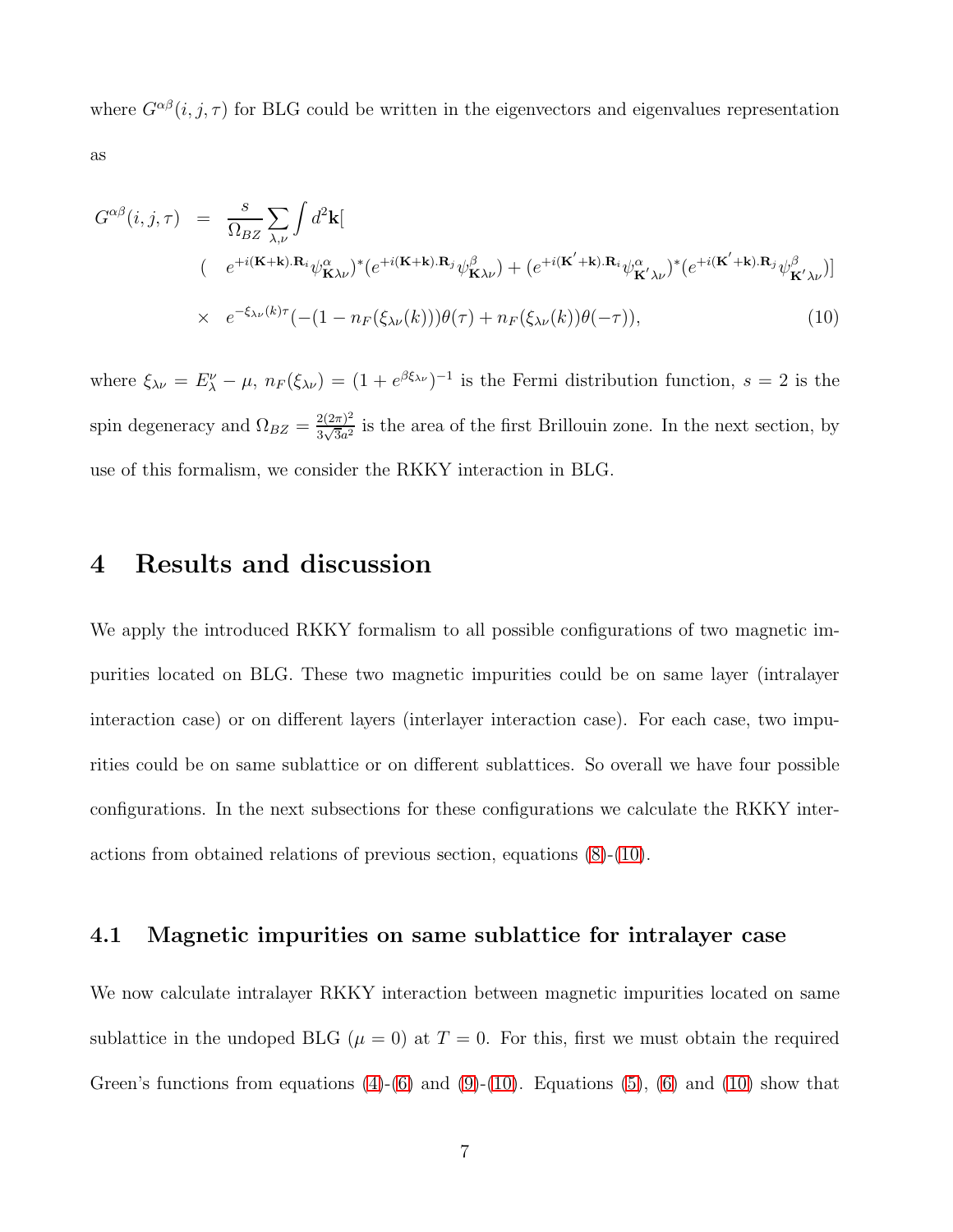for BLG we have  $G^{A_1A_1}(i, j, \tau) = G^{B_2B_2}(i, j, \tau)$  and  $G^{B_1B_1}(i, j, \tau) = G^{A_2A_2}(i, j, \tau)$ [\[37\]](#page-22-8). So,  $J^{A_1A_1}(\mathbf{R}_{ij}) = J^{B_2B_2}(\mathbf{R}_{ij})$  and  $J^{B_1B_1}(\mathbf{R}_{ij}) = J^{A_2A_2}(\mathbf{R}_{ij})$  but  $J^{A_1A_1}(\mathbf{R}_{ij}) \neq J^{B_1B_1}(\mathbf{R}_{ij})$ , hence

they must be calculated separately. The required Green's functions to calculate  $J^{A_1A_1}(\mathbf{R}_{ij})$  are

<span id="page-7-0"></span>
$$
G^{A_1 A_1}(i, j, \tau) = -\frac{1}{\Omega_{BZ}} \left( e^{-i\mathbf{K} \cdot \mathbf{R}_{ij}} + e^{-i\mathbf{K}' \cdot \mathbf{R}_{ij}} \right) \int d^2 \mathbf{k} e^{-i\mathbf{k} \cdot \mathbf{R}_{ij}} \left( \frac{(E_1^+)^2}{(E_1^+)^2 + (v_F k)^2} e^{-E_1^+ \tau} + \frac{(E_2^+)^2}{(E_2^+)^2 + (v_F k)^2} e^{-E_2^+ \tau} \right), \tag{11}
$$

and

<span id="page-7-1"></span>
$$
G^{A_1 A_1}(j, i, -\tau) = \frac{1}{\Omega_{BZ}} \left(e^{+i\mathbf{K}.\mathbf{R}_{ij}} + e^{+i\mathbf{K}'.\mathbf{R}_{ij}}\right) \int d^2 \mathbf{k} e^{+i\mathbf{k}.\mathbf{R}_{ij}} \left(\frac{(E_1^+)^2}{(E_1^+)^2 + (v_F k)^2} e^{-E_1^+ \tau} + \frac{(E_2^+)^2}{(E_2^+)^2 + (v_F k)^2} e^{-E_2^+ \tau}\right).
$$
\n(12)

By performing the angle integration of equations [\(11\)](#page-7-0) and [\(12\)](#page-7-1) we obtain

$$
G^{A_1 A_1}(i, j, \tau) = -\frac{2\pi}{\Omega_{BZ}} (e^{-i\mathbf{K} \cdot \mathbf{R}_{ij}} + e^{-i\mathbf{K}' \cdot \mathbf{R}_{ij}}) \int_0^\infty k dk J_0(kR)(
$$
  

$$
\frac{(E_1^+)^2}{(E_1^+)^2 + (v_F k)^2} e^{-E_1^+ \tau} + \frac{(E_2^+)^2}{(E_2^+)^2 + (v_F k)^2} e^{-E_2^+ \tau}),
$$
(13)

and

$$
G^{A_1 A_1}(j, i, -\tau) = \frac{2\pi}{\Omega_{BZ}} \left(e^{+i\mathbf{K}.\mathbf{R}_{ij}} + e^{+i\mathbf{K}'.\mathbf{R}_{ij}}\right) \int_0^\infty k dk J_0(kR) \left(\frac{(E_1^+)^2}{(E_1^+)^2 + (v_F k)^2} e^{-E_1^+ \tau} + \frac{(E_2^+)^2}{(E_2^+)^2 + (v_F k)^2} e^{-E_2^+ \tau}\right),\tag{14}
$$

where  $J_0$  is Bessel function of the zero order,  $\mathbf{R}_{ij}$  is a vector drawn from site i to site j and  $R = |\mathbf{R}_{ij}|$ . If we substitute these equations into equation [\(9\)](#page-5-2) and replace variables k and  $\tau$ with  $x = kR$  and  $y = \frac{v_F}{R}$  $\frac{p_F}{R}\tau$  respectively, we obtain following relation for  $J^{A_1A_1}(\mathbf{R}_{ij})$ 

<span id="page-7-2"></span>
$$
J^{A_1 A_1}(\mathbf{R}_{ij}) = \frac{9g^2}{64\pi^2 t} \frac{1 + \cos[(\mathbf{K} - \mathbf{K}').\mathbf{R}_{ij}]}{(R/a)^3} \int_0^\infty dy \left[\int_0^\infty x dx J_0(x)\right] \frac{\varepsilon_1}{\sqrt{x^2 + (\frac{\gamma}{3t} \frac{R}{a})^2}} e^{-\varepsilon_1 y} + \frac{\varepsilon_2}{\sqrt{x^2 + (\frac{\gamma}{3t} \frac{R}{a})^2}} e^{-\varepsilon_2 y}\right]^2, \tag{15}
$$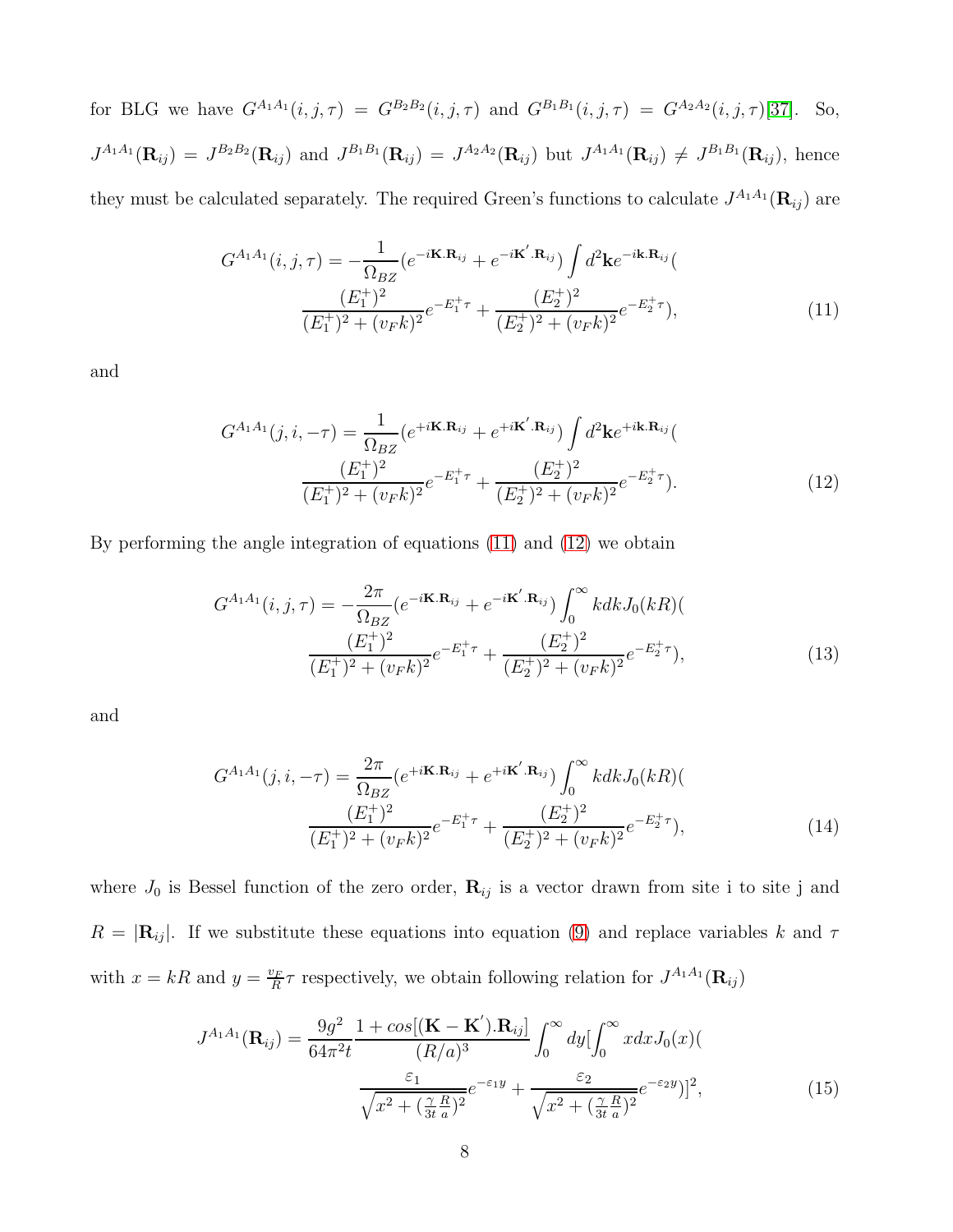where  $\varepsilon_1 = \sqrt{x^2 + (\frac{\gamma}{3t})^2}$ R  $\frac{R}{a}$ )<sup>2</sup> –  $\frac{\gamma}{3a}$ 3t R  $\frac{R}{a}$ ,  $\varepsilon_2 = \sqrt{x^2 + (\frac{\gamma}{3t})^2}$ R  $\frac{R}{a}$ )<sup>2</sup> +  $\frac{\gamma}{3a}$  $3<sub>t</sub>$ R  $\frac{R}{a}$  and R is the distance between two magnetic impurities. Also by calculating  $G^{B_1B_1}(i, j, \tau)$  and  $G^{B_1B_1}(j, i, -\tau)$  and substituting them into equation [\(9\)](#page-5-2) we obtain following relation for  $J^{B_1B_1}(\mathbf{R}_{ij})$ 

<span id="page-8-0"></span>
$$
J^{B_1B_1}(\mathbf{R}_{ij}) = \frac{9g^2}{16\pi^2 t} \frac{1 + \cos[(\mathbf{K} - \mathbf{K}').\mathbf{R}_{ij}]}{(R/a)^3} \int_0^\infty dy \left[\int_0^\infty x dx J_0(x)\right] \frac{x^2}{\varepsilon_1^2 + x^2} e^{-\varepsilon_1 y} + \frac{x^2}{\varepsilon_2^2 + x^2} e^{-\varepsilon_2 y}\right]^2.
$$
 (16)

The result of the integrals in equations [\(15\)](#page-7-2) and [\(16\)](#page-8-0) are always positive. Therefore the intralayer RKKY interactions between magnetic impurities located on same sublattice in BLG are always ferromagnetic. This is similar to the ferromagnetic coupling between magnetic moments located on same sublattice in SLG[\[18,](#page-20-8) [20,](#page-21-0) [21,](#page-21-1) [19\]](#page-20-9). Also the intralayer RKKY interactions of BLG,  $J^{A_1A_1}(\mathbf{R}_{ij})$  and  $J^{B_1B_1}(\mathbf{R}_{ij})$ , show anisotropic  $1+cos[(\mathbf{K}-\mathbf{K}^{\'}).\mathbf{R}_{ij}]$ -type oscillations which are similar to that of  $SLG[18, 20, 21, 19]$  $SLG[18, 20, 21, 19]$  $SLG[18, 20, 21, 19]$  $SLG[18, 20, 21, 19]$  $SLG[18, 20, 21, 19]$ . But the R dependent features of the intralayer RKKY interactions of BLG and that of SLG are different, besides the difference between the R dependence of  $J^{A_1A_1}(\mathbf{R}_{ij})$  and  $J^{B_1B_1}(\mathbf{R}_{ij})$ . The R dependence of the RKKY interactions of BLG, equations [\(15\)](#page-7-2) and [\(16\)](#page-8-0), could not be determined analytically. Hence to specify the  $R$ dependent behavior of  $J^{A_1A_1}(\mathbf{R}_{ij})$  and  $J^{B_1B_1}(\mathbf{R}_{ij})$  and compare them with the R dependent behavior of RKKY interaction in SLG, we calculate them from equations [\(15\)](#page-7-2) and [\(16\)](#page-8-0) numerically and plot them in units of  $J^{AA}(\mathbf{R}_{ij})$  of SLG. Plots of  $J^{A_1A_1}(\mathbf{R}_{ij})$  and  $J^{B_1B_1}(\mathbf{R}_{ij})$  in units of  $J^{AA}(\mathbf{R}_{ij})$  have been shown in figures [2](#page-24-1) and [3](#page-25-0) respectively. Note that the R dependence of these plots is independent of direction of  $\mathbf{R}_{ij}$  (Figure [1\)](#page-24-0), since the intralayer RKKY interactions of BLG and SLG have same oscillatory factor.

Figure [2](#page-24-1) shows that the intralayer RKKY interaction between magnetic impurities located on same sublattice  $A_1$ ,  $J^{A_1A_1}(\mathbf{R}_{ij})$ , always is weaker than that of SLG for all impurity distances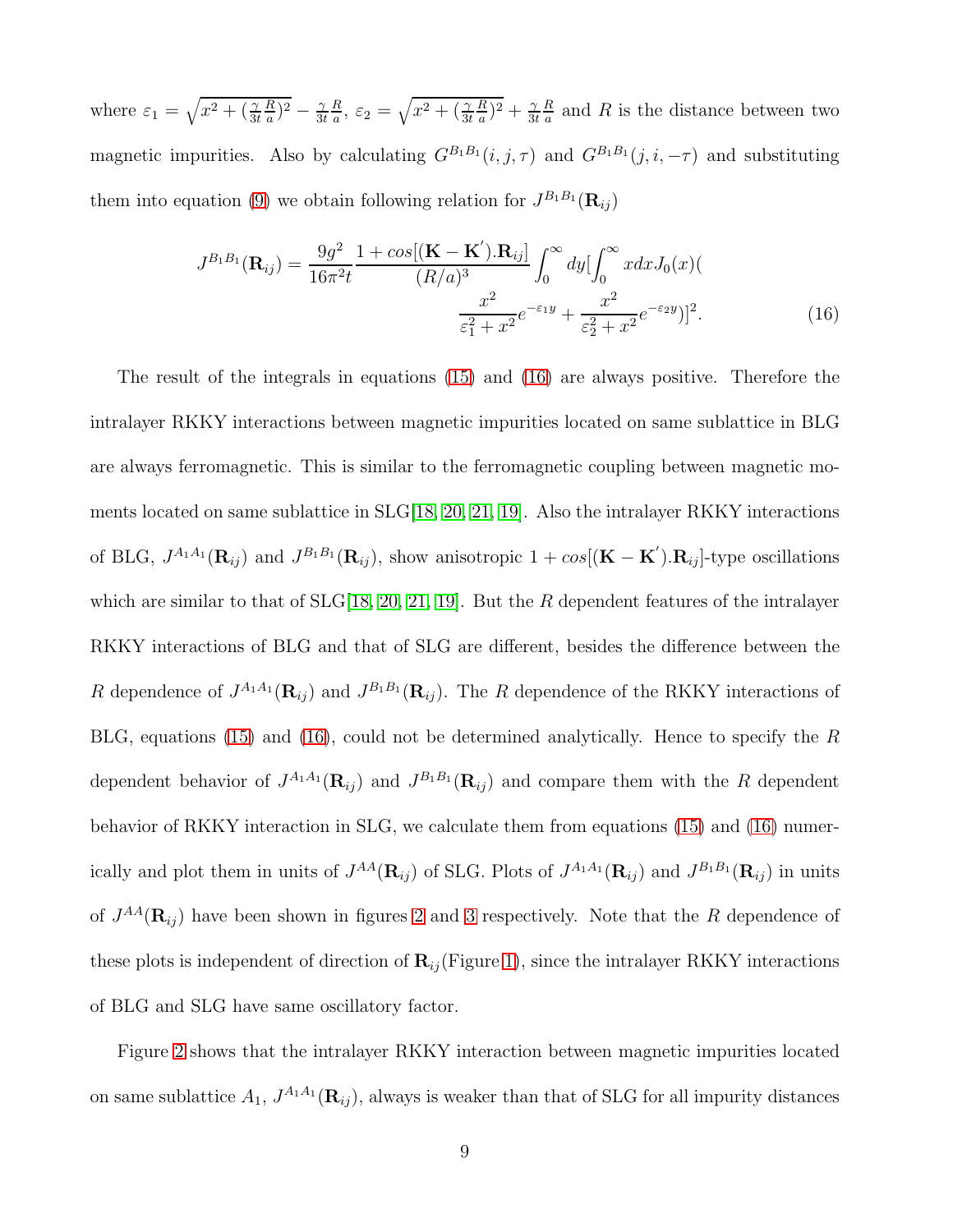$(J^{A_1A_1}(\mathbf{R}_{ij}) < J^{AA}(\mathbf{R}_{ij}))$ . Furthermore  $J^{A_1A_1}(\mathbf{R}_{ij})$  at small and large distances falls off faster than  $1/R^3$ , the power law decay of RKKY interaction of SLG[\[18,](#page-20-8) [20,](#page-21-0) [21,](#page-21-1) [19,](#page-20-9) [24\]](#page-21-4), specially at large impurity distances,  $J^{A_1A_1}(\mathbf{R}_{ij})$  decays approximately as  $1/R^6$ . This behavior of  $J^{A_1A_1}(\mathbf{R}_{ij})$  is unlike the long-distances behavior of the RKKY interaction of SLG,  $1/R^3$ , and also unlike the long-distances behavior of the RKKY interaction of ordinary 2DEG,  $1/R^2$ .

From figure [3](#page-25-0) we see that at small impurity distances, R, by increasing R first  $J^{B_1B_1}(\mathbf{R}_{ij})/J_{AA}(\mathbf{R}_{ij})$ increases which means  $J^{B_1B_1}(\mathbf{R}_{ij})$  falls of smoother than  $1/R^3$ . After approaching to a maximum amount then it decreases which means that  $J^{B_1B_1}(\mathbf{R}_{ij})$  decays faster than  $1/R^3$ . By increasing the impurity distances this behavior repeats again but with smaller maximum amount. At very large impurity distances,  $J^{B_1B_1}(\mathbf{R}_{ij})$  shows a decay close to  $1/R^2$  which is similar to the long-distance behavior of the RKKY interaction in the ordinary 2DEG[\[17\]](#page-20-7). Also compar-ison of figures [2](#page-24-1) and [3](#page-25-0) exhibit that for all impurity distances,  $J^{B_1B_1}(\mathbf{R}_{ij}) > J^{A_1A_1}(\mathbf{R}_{ij})$ . This could be explain in terms of difference of the local density of states at  $A_1$  and  $B_1$  sublattices. Note that the local density of states of BLG at sublattice  $A_1$  is  $\frac{S|E|}{\pi v_F^2}$  for  $|E| > \gamma$  and  $\frac{S|E|}{2\pi v_F^2}$  for  $|E| < \gamma$  while he local density of states of BLG at sublattice  $B_1$  is  $\frac{S|E|}{\pi v_F^2}$  for  $|E| > \gamma$  and  $\frac{S(|E| + \gamma)}{2\pi v_F^2}$ for  $|E| < \gamma$ [\[37\]](#page-22-8) where E is energy and S is the area of unit cell in real space. So the indirect RKKY interaction mediated by itinerant electrons, which depends on density of states, behaves as  $J^{B_1B_1}(\mathbf{R}_{ij}) > J^{A_1A_1}(\mathbf{R}_{ij}).$ 

Let us now discus our results for the intralayer RKKY interactions of BLG in the two limiting cases, the weak interlayer coupling ( $\gamma \to 0$ ) and the strong interlayer coupling ( $\gamma \to \infty$ ). In the first limiting case,  $\gamma \to 0$ , we obtain following results for intralayer RKKY interactions of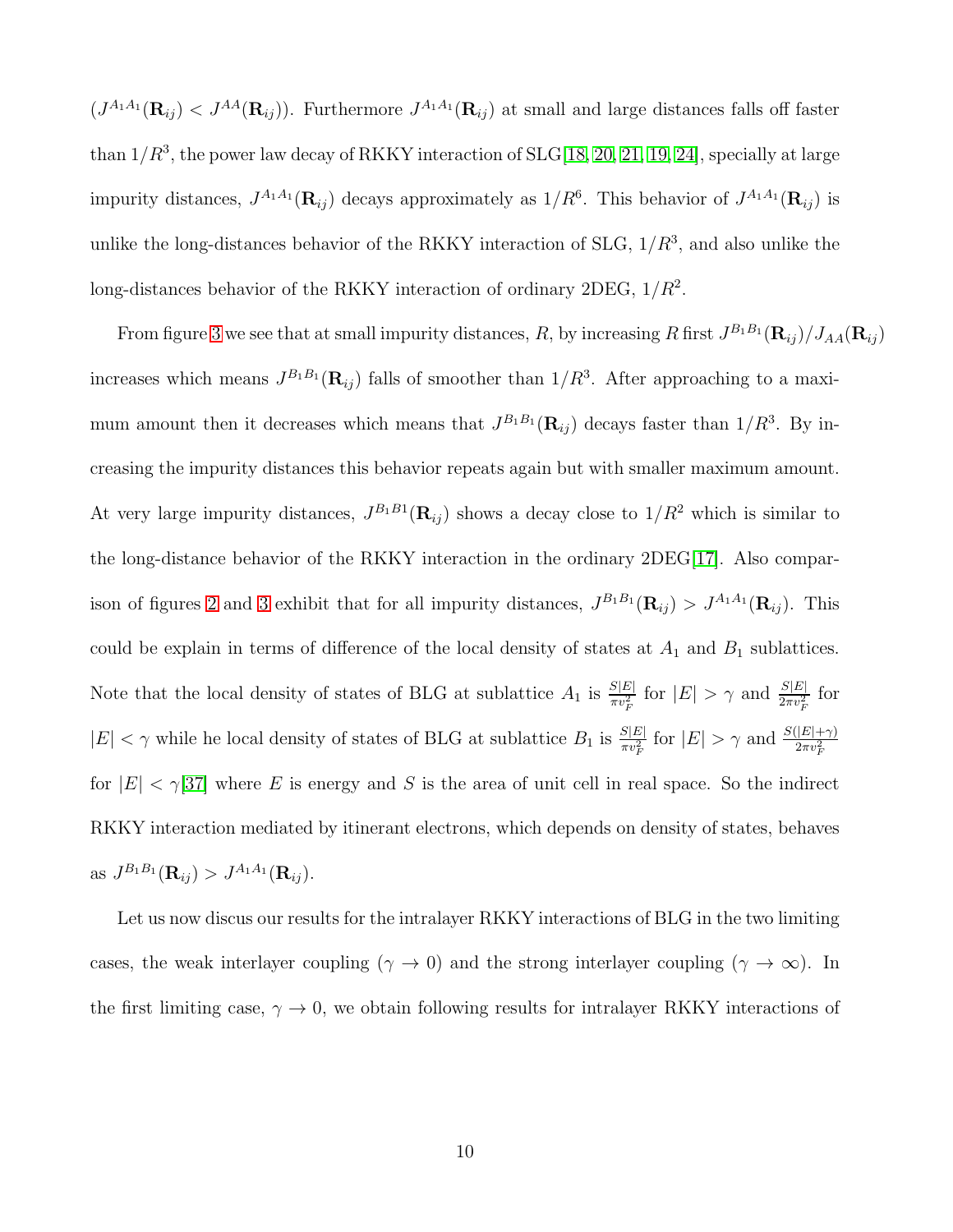BLG

<span id="page-10-1"></span>
$$
J^{A_1 A_1}(\mathbf{R}_{ij}) = \frac{9g^2}{64\pi^2 t} \frac{1 + \cos[(\mathbf{K} - \mathbf{K}').\mathbf{R}_{ij}]}{(R/a)^3} \int_0^\infty dy \left[\int_0^\infty x dx J_0(x) (e^{-xy} + e^{-xy})\right]^2, \tag{17}
$$

and

<span id="page-10-2"></span>
$$
J^{B_1B_1}(\mathbf{R}_{ij}) = \frac{9g^2}{16\pi^2 t} \frac{1 + \cos[(\mathbf{K} - \mathbf{K}').\mathbf{R}_{ij}]}{(R/a)^3} \int_0^\infty dy \left[\int_0^\infty x dx J_0(x) \left(\frac{e^{-xy}}{2} + \frac{e^{-xy}}{2}\right)^2\right],\tag{18}
$$

which after performing the integrals[\[21,](#page-21-1) [38,](#page-23-0) [39\]](#page-23-1) can be written as

$$
J^{A_1 A_1}(\mathbf{R}_{ij}) = J^{B_1 B_1}(\mathbf{R}_{ij}) = \frac{9g^2}{256\pi t} \frac{1 + \cos[(\mathbf{K} - \mathbf{K}^{\'}).\mathbf{R}_{ij}]}{(R/a)^3},\tag{19}
$$

that is equal to equation 23 of Ref. 20 for the RKKY interaction between magnetic impurities located on same sublattices in SLG.

In the second limiting case,  $\frac{v_F k}{\gamma} \to 0$ , the low energy states of BLG are characterized by[\[34,](#page-22-5) [40\]](#page-23-2),

$$
E_{1\nu} = \nu \frac{\gamma}{2} \left( \left( 1 + \frac{4v_F^2 k^2}{\gamma^2} \right)^{\frac{1}{2}} - 1 \right) \simeq \nu \frac{(v_F k)^2}{\gamma}.
$$
 (20)

Since the low energy states are localized on  $B_1$  and  $A_2$  sites[\[34\]](#page-22-5), we only discuss the RKKY interaction between magnetic impurities located on sublattices  $B_1$  and  $A_2$ , namely  $J^{B_1B_1}$ ,  $J^{A_2A_2}$ ,  $J^{B_1A_2}$ , and  $J^{A_2B_1}$ . We follow the method introduced in this subsection to obtain the RKKY interaction, but replace variables k and  $\tau$  with  $x = kR$  and  $y = \frac{v_F^2}{\gamma R^2} \tau$  respectively while the terms  $x/(\frac{2\gamma}{3t})$  $3<sub>t</sub>$ R  $\frac{R}{a}$ ) and  $e^{-\frac{2\gamma}{3t}\frac{R}{a}}$  are ignored. Hence we get following results for  $J^{A_1A_1}(\mathbf{R}_{ij})$  and  $J^{B_2 B_2} ({\bf R}_{ij}),$ 

<span id="page-10-0"></span>
$$
J^{B_1B_1}(\mathbf{R}_{ij}) = J^{A_2A_2}(\mathbf{R}_{ij}) = \frac{27mg^2a^4}{16\pi^2} \frac{1 + \cos[(\mathbf{K} - \mathbf{K}').\mathbf{R}_{ij}]}{R^2} \int_0^\infty dy \left[\frac{\int_0^\infty x dx J_0(x) e^{-x^2 y} \, dx}{\int_0^\infty x dx J_0(x) e^{-x^2 y} \, dx} \right],\tag{21}
$$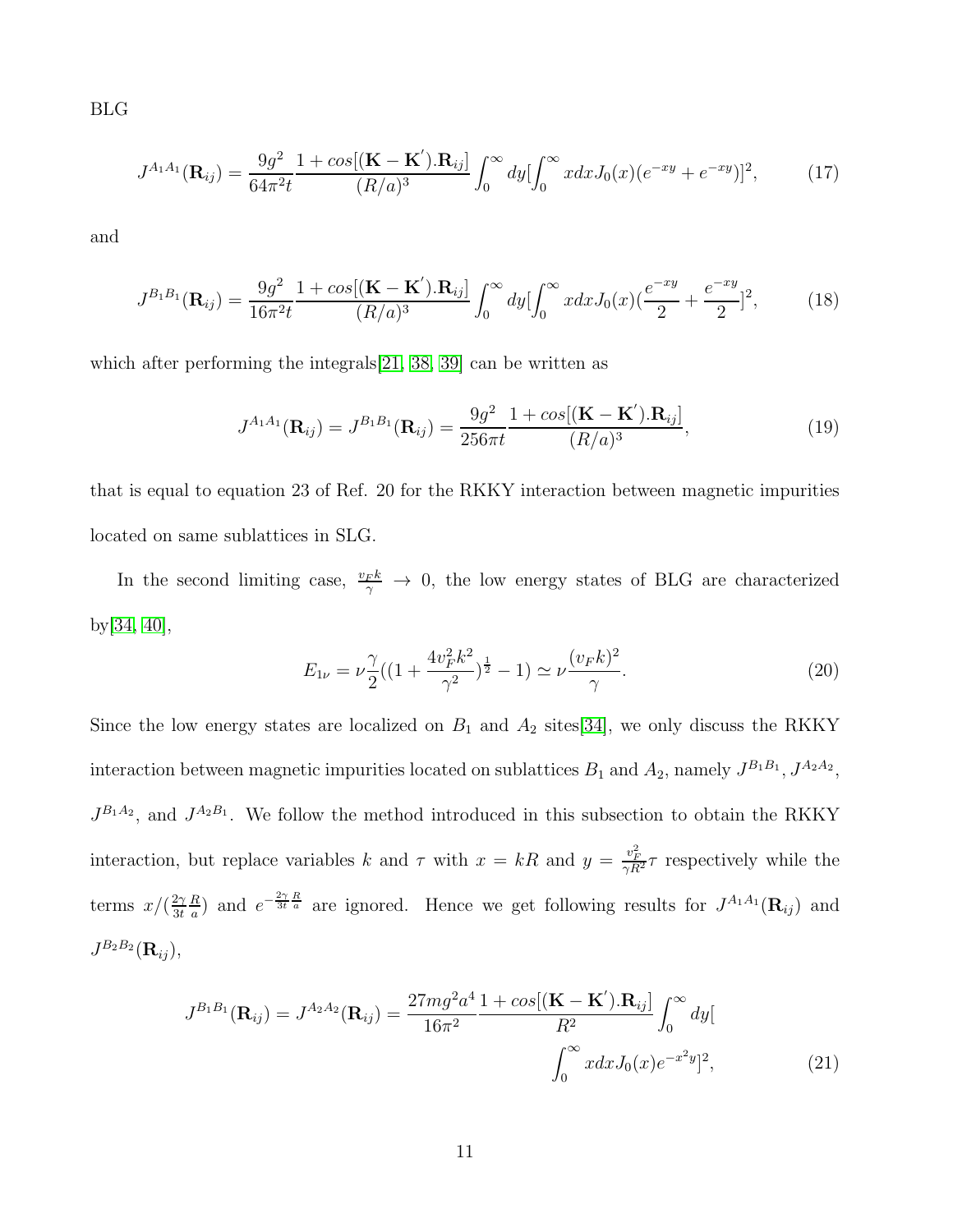where  $m = \frac{\gamma}{2n}$  $\frac{\gamma}{2v_F^2}$  is the electron effective mass [\[34,](#page-22-5) [40\]](#page-23-2). The integral can be performed easily [\[21,](#page-21-1) [41,](#page-23-3) [42\]](#page-23-4) and the equation [\(21\)](#page-10-0) can be written as

$$
J^{B_1B_1}(\mathbf{R}_{ij}) = J^{A_2A_2}(\mathbf{R}_{ij}) = \frac{27mg^2a^4}{32\pi^2} \frac{1 + \cos[(\mathbf{K} - \mathbf{K}^{\'}).\mathbf{R}_{ij}]}{R^2}.
$$
 (22)

This result is the same as equation 38 of Ref.21 but with an extra scaling factor  $\frac{27}{2}$ .

#### 4.2 Magnetic impurities on different sublattices for intralayer case

Now we calculate the RKKY interaction,  $J^{\alpha\beta}(\mathbf{R}_{ij})$ , when  $\alpha$  and  $\beta$  are different sublattices in a same layer. In this case all Green's functions,  $G^{\alpha\beta}(i, j, \tau)$ , and therefore all corresponding intralayer RKKY interactions,  $J^{\alpha\beta}(\mathbf{R}_{ij})$ , are equal, so it is enough to calculate one of them. As an example we calculate  $J^{A_1B_1}(\mathbf{R}_{ij})$ . The required Green's functions to calculate  $J^{A_1B_1}(\mathbf{R}_{ij})$ are

$$
G^{A_1B_1}(i, j, \tau) = \frac{1}{\Omega_{BZ}} \int d^2 \mathbf{k} e^{-i\mathbf{k} \cdot \mathbf{R}_{ij}} (e^{-i(\mathbf{K}' \cdot \mathbf{R}_{ij} - \theta_{\mathbf{k}})} - e^{-i(\mathbf{K} \cdot \mathbf{R}_{ij} + \theta_{\mathbf{k}})})
$$

$$
\frac{v_F k E_1^+}{(E_1^+)^2 + (v_F k)^2} e^{-E_1^+ \tau} + \frac{v_F k E_2^+}{(E_2^+)^2 + (v_F k)^2} e^{-E_2^+ \tau}),
$$
(23)

and

$$
G^{B_1A_1}(j, i, -\tau) = \frac{1}{\Omega_{BZ}} \int d^2 \mathbf{k} e^{+i\mathbf{k} \cdot \mathbf{R}_{ij}} (e^{+i(\mathbf{K}' \cdot \mathbf{R}_{ij} - \theta_{\mathbf{k}})} - e^{+i(\mathbf{K}' \cdot \mathbf{R}_{ij} + \theta_{\mathbf{k}})})
$$
  

$$
\frac{v_F k E_1^+}{(E_1^+)^2 + (v_F k)^2} e^{-E_1^+ \tau} + \frac{v_F k E_2^+}{(E_2^+)^2 + (v_F k)^2} e^{-E_2^+ \tau}).
$$
 (24)

After the angle integration we get

$$
G^{A_1B_1}(i, j, \tau) = \frac{2\pi}{\Omega_{BZ}} \left( e^{-i(\mathbf{K}' \cdot \mathbf{R}_{ij} - \theta_{\mathbf{R}})} - e^{-i(\mathbf{K}' \cdot \mathbf{R}_{ij} + \theta_{\mathbf{R}})} \right) \int_0^\infty k dk J_1(kR) \left( \frac{v_F k E_1^+}{(E_1^+)^2 + (v_F k)^2} e^{-E_1^+ \tau} + \frac{v_F k E_2^+}{(E_2^+)^2 + (v_F k)^2} e^{-E_2^+ \tau} \right), \tag{25}
$$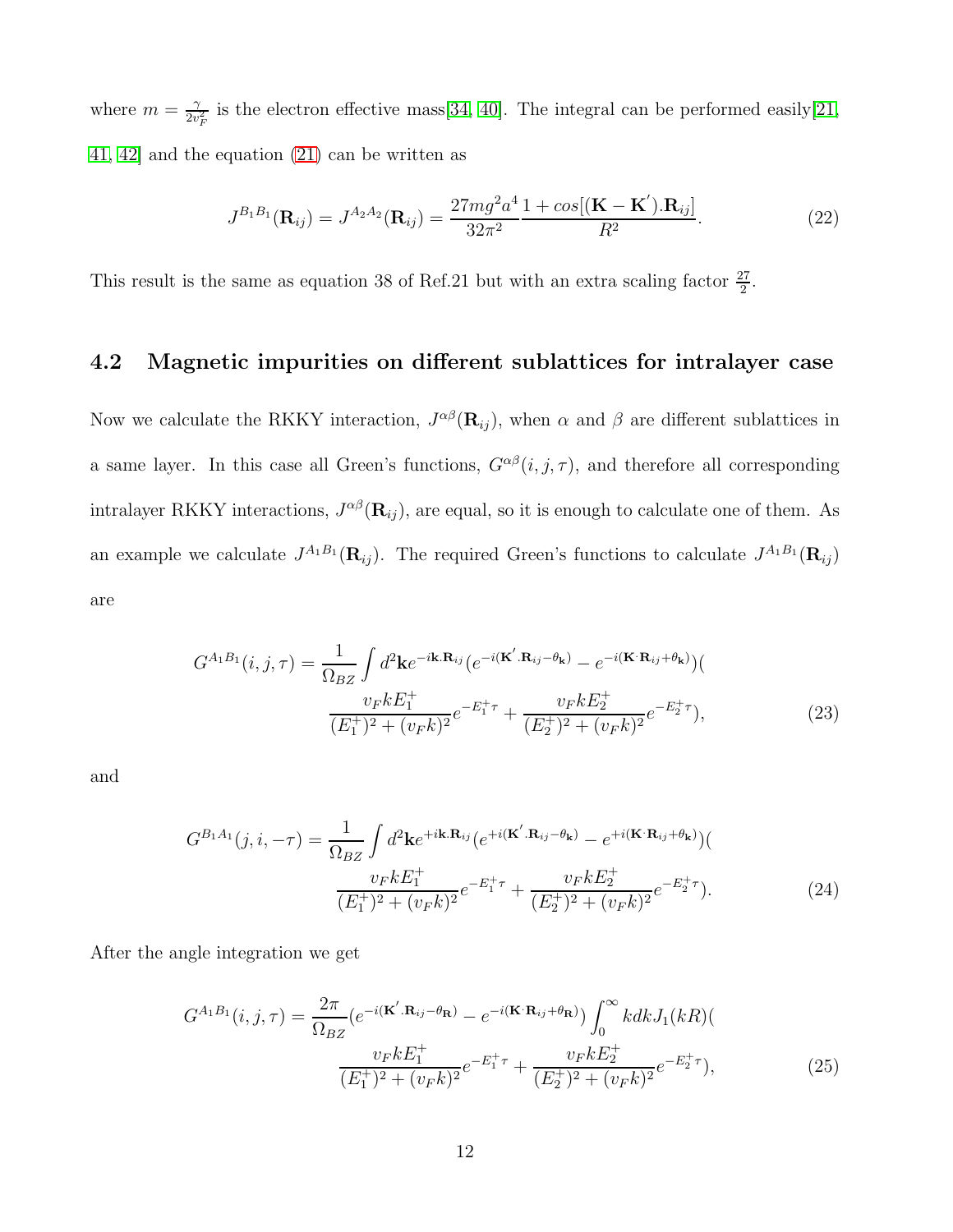and

$$
G^{B_1A_1}(j, i, -\tau) = \frac{2\pi}{\Omega_{BZ}} e^{+i(\mathbf{K}' \cdot \mathbf{R}_{ij} - \theta_{\mathbf{R}})} - e^{+i(\mathbf{K}' \cdot \mathbf{R}_{ij} + \theta_{\mathbf{R}})}) \int_0^\infty kdk J_1(kR)(
$$
  

$$
\frac{v_F k E_1^+}{(E_1^+)^2 + (v_F k)^2} e^{-E_1^+ \tau} + \frac{v_F k E_2^+}{(E_2^+)^2 + (v_F k)^2} e^{-E_2^+ \tau}),
$$
(26)

where  $J_1(x)$  is the Bessel function of first order and  $\theta_{\mathbf{R}}$  is the angle between  $\mathbf{K} - \mathbf{K}'$  and  $\mathbf{R}_{ij}$ . By substituting these equations into equation  $(9)$ , we obtain

<span id="page-12-0"></span>
$$
J^{A_1B_1}(\mathbf{R}_{ij}) = -\frac{9g^2}{64\pi^2 t} \frac{1 - \cos[(\mathbf{K} - \mathbf{K}^{\prime}) \cdot \mathbf{R}_{ij} + 2\theta_{\mathbf{R}}]}{(R/a)^3} \int_0^{\infty} dy \left[\int_0^{\infty} x dx J_1(x)\right]
$$

$$
\frac{x}{\sqrt{x^2 + (\frac{\gamma}{3t} \frac{R}{a})^2}} e^{-\varepsilon_1 y} + \frac{x}{\sqrt{x^2 + (\frac{\gamma}{3t} \frac{R}{a})^2}} e^{-\varepsilon_2 y}\right]^2.
$$
(27)

We see that, similar to SLG, the intralayer RKKY interaction between magnetic impurities located on different sublattices in BLG is also negative, which indicate an antiferromagnetic RKKY interaction between them. Also our result for the intralayer RKKY interaction has an oscillatory factor,  $1 - cos[(\mathbf{K} - \mathbf{K}') \cdot \mathbf{R}_{ij} + 2\theta_{\mathbf{R}}]$ , which is equal to that of  $J^{AB}(\mathbf{R}_{ij})$  in  $SLG[20]$  $SLG[20]$ (Note that  $J^{A_1B_1}(\mathbf{R}_{ij}) = J^{B_1A_1}(-\mathbf{R}_{ij})$ ). To specify the R dependent behavior of the intralayer RKKY interaction in BLG we calculate it from equation [\(27\)](#page-12-0) numerically and plot it in units of  $J^{AB}(\mathbf{R}_{ij})$  of SLG. This has been shown in figure [4.](#page-25-1) We see that for all impurity distances, the RKKY interaction between magnetic impurities located on different sublattices in BLG is less than that of SLG. Furthermore figure [4](#page-25-1) shows that at large impurity distances  $J^{A_1B_1}(\mathbf{R}_{ij})$  falls off as  $1/R^4$  approximately. This behavior is unlike the long-distances  $1/R^3$ decay of the RKKY interaction in SLG[\[18,](#page-20-8) [20,](#page-21-0) [21,](#page-21-1) [19,](#page-20-9) [24\]](#page-21-4) and also unlike the long-distances  $1/R^2$  decay of the RKKY interaction in 2DEG[\[17\]](#page-20-7). Similar result for power law decay of  $J^{A_1B_1}(\mathbf{R}_{ij})$  has been reported in Ref.31.

In the weak interlayer coupling limit,  $\gamma \to 0$ , we obtain following result for intralayer RKKY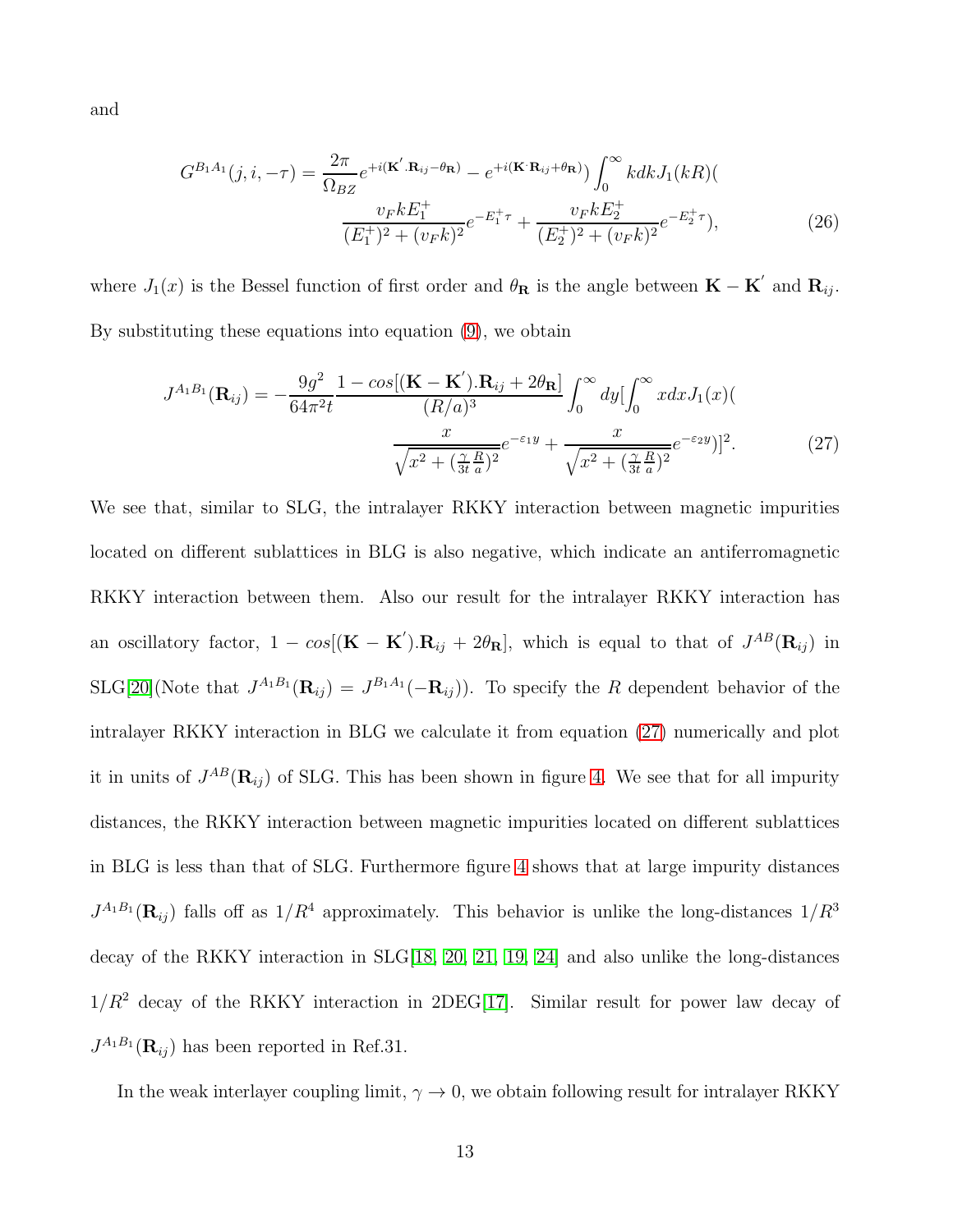interactions of BLG

$$
J^{A_1B_1}(\mathbf{R}_{ij}) = -\frac{9g^2}{16\pi^2 t} \frac{1 - \cos[(\mathbf{K} - \mathbf{K}').\mathbf{R}_{ij} + 2\theta_{\mathbf{R}}]}{(R/a)^3} \int_0^\infty dy \left[\int_0^\infty x dx J_1(x) \left(\frac{e^{-xy}}{2} + \frac{e^{-xy}}{2}\right)^2\right], \tag{28}
$$

which after performing the integrals[\[39\]](#page-23-1) can be written as

$$
J^{A_1B_1}(\mathbf{R}_{ij}) = -\frac{27g^2}{256\pi t} \frac{1 - \cos[(\mathbf{K} - \mathbf{K}^{\'}).\mathbf{R}_{ij} + 2\theta_{\mathbf{R}}]}{(R/a)^3},\tag{29}
$$

that is equal to equation 30 of Ref. 20 for the RKKY interaction between magnetic impurities located on opposite sublattices in SLG. Also note that  $J^{A_1B_1}(\mathbf{R}_{ij}) = J^{B_1A_1}(-\mathbf{R}_{ij}).$ 

#### 4.3 Magnetic impurities on same sublattice for interlayer case

In this subsection we calculate interlayer RKKY interaction between magnetic impurities located on same sublattice namely  $J^{\alpha_1 \alpha_2}(\mathbf{R}_{ij})$  where  $\alpha$  is A or B. Similar to the previous subsections, first we calculate the required Green's functions,  $G^{\alpha_1\alpha_2}(i, j, \tau)$ , where for sublattice  $\alpha = A$  they are

<span id="page-13-0"></span>
$$
G^{A_1 A_2}(i, j, \tau) = -\frac{2\pi}{\Omega_{BZ}} \left(e^{-i(\mathbf{K}' \cdot \mathbf{R}_{ij} - \theta_{\mathbf{R}})} - e^{-i(\mathbf{K}' \cdot \mathbf{R}_{ij} + \theta_{\mathbf{R}})}\right) \int_0^\infty k dk J_1(kR) \left(\frac{v_F k E_1^+}{(E_1^+)^2 + (v_F k)^2} e^{-E_1^+ \tau} + \frac{v_F k E_2^+}{(E_2^+)^2 + (v_F k)^2} e^{-E_2^+ \tau}\right),\tag{30}
$$

and

<span id="page-13-1"></span>
$$
G^{A_2A_1}(i, j, -\tau) = \frac{2\pi}{\Omega_{BZ}} (e^{+i(\mathbf{K}' \cdot \mathbf{R}_{ij} - \theta_{\mathbf{R}})} - e^{+i(\mathbf{K}' \cdot \mathbf{R}_{ij} + \theta_{\mathbf{R}})}) \int_0^\infty kdk J_1(kR)(
$$
  

$$
\frac{v_F k E_1^+}{(E_1^+)^2 + (v_F k)^2} e^{-E_1^+ \tau} + \frac{v_F k E_2^+}{(E_2^+)^2 + (v_F k)^2} e^{-E_2^+ \tau}).
$$
 (31)

If we substitute equations [\(30\)](#page-13-0) and [\(31\)](#page-13-1) into equation [\(9\)](#page-5-2), we obtain following relation for  $J^{A_1 A_2} (\mathbf{R})$ 

<span id="page-13-2"></span>
$$
J^{A_1 A_2}(\mathbf{R}_{ij}) = \frac{9g^2}{64\pi^2 t} \frac{1 - \cos[(\mathbf{K} - \mathbf{K}^{\prime}) \cdot \mathbf{R}_{ij} + 2\theta_{\mathbf{R}}]}{(R/a)^3} \int_0^{\infty} dy \left[\int_0^{\infty} x dx J_1(x)\right]
$$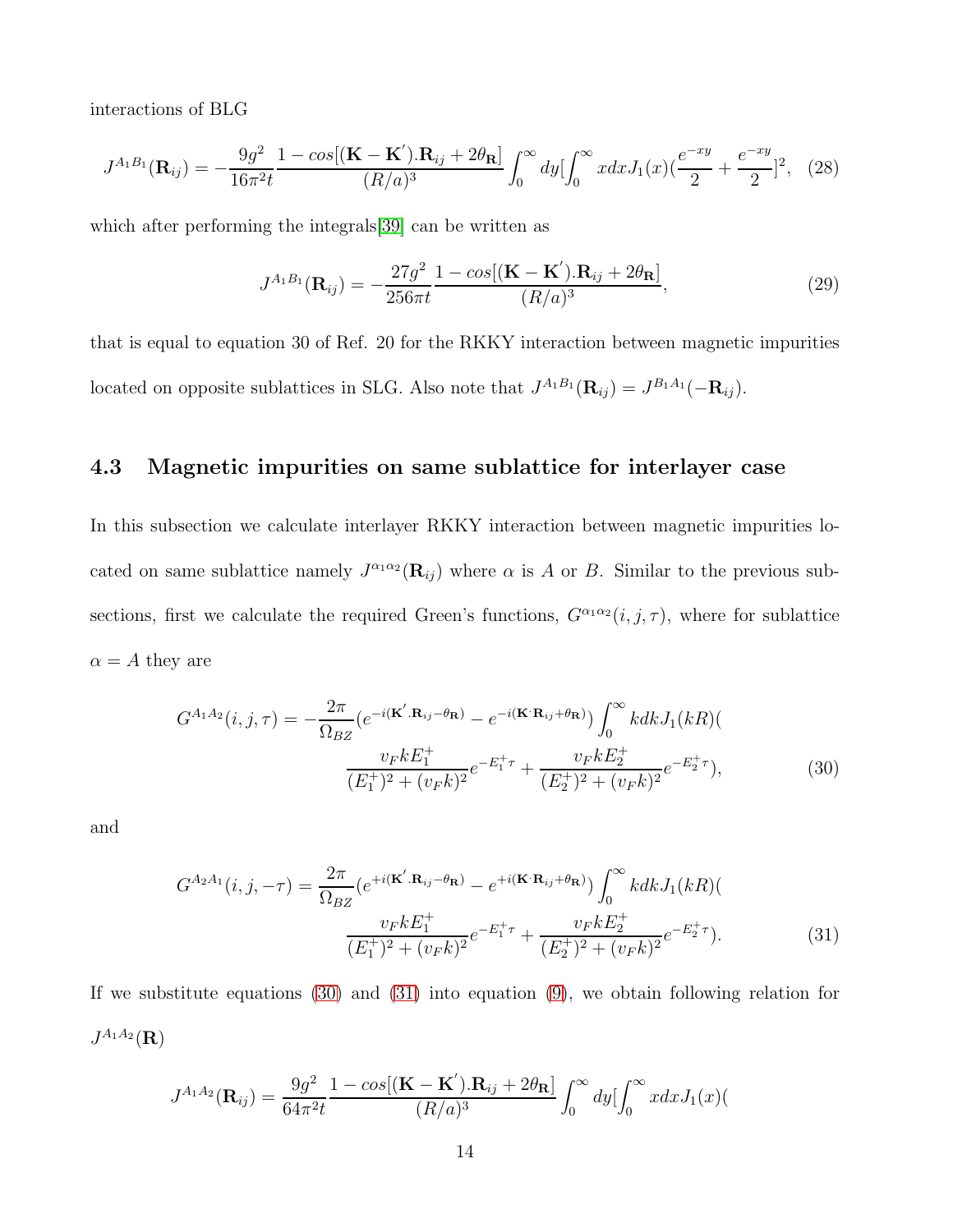$$
\frac{x}{\sqrt{x^2 + \left(\frac{\gamma}{3t}\frac{R}{a}\right)^2}}e^{-\varepsilon_1 y} - \frac{x}{\sqrt{x^2 + \left(\frac{\gamma}{3t}\frac{R}{a}\right)^2}}e^{-\varepsilon_2 y})]^2.
$$
 (32)

By a glimpse of equation [\(32\)](#page-13-2) we educe several attractive results. First, the interlayer RKKY interaction between magnetic impurities located on same sublattice always is positive. This implies ferromagnetic order of impurity spins located on same sublattice in different layers of BLG. Second, the interlayer RKKY interaction has an anisotropic oscillatory factor,  $1$  $cos[(\mathbf{K}-\mathbf{K}')\cdot\mathbf{R}_{ij}+2\theta_{\mathbf{R}}]$ . Third, in the limiting case of weak interlayer coupling,  $\gamma \to 0$ , the interlayer RKKY interaction between magnetic impurities located on same sublattice in BLG tends to zero.

Now we consider the  $R$  dependence of the interlayer RKKY interaction between magnetic impurities located on same sublattice. Plot of  $J^{A_1A_2}(\mathbf{R}_{ij})$  in units of  $J^{AA}(\mathbf{R}_{ij})$  as a function of  $R/a$  for  $\mathbf{R}_{ij}$  along the armchair direction (Figure [1\)](#page-24-0) has been shown in figure [5.](#page-26-0) Note that the oscillatory factor of  $J^{A_1A_2}(\mathbf{R}_{ij})$ ,  $1 - \cos[(\mathbf{K} - \mathbf{K}') \cdot \mathbf{R}_{ij} + 2\theta_{\mathbf{R}}]$ , and that of  $J^{AA}(\mathbf{R}_{ij})$ ,  $1 + cos[(\mathbf{K} - \mathbf{K}')\cdot \mathbf{R}_{ij}]$ , are equal for  $\mathbf{R}_{ij}$  along the armchair direction. Figure [5](#page-26-0) shows that for all impurity distances,  $J^{A_1A_2}(\mathbf{R}_{ij}) < J^{AA}(\mathbf{R}_{ij})$ . Also we see that by increasing the impurity distance, at first  $J^{A_1A_2}(\mathbf{R}_{ij})/J^{AA}(\mathbf{R}_{ij})$  increases which means that  $J^{A_1A_2}(\mathbf{R}_{ij})$  decays smoother than  $1/R<sup>3</sup>$ . Then after approaching to a maximum amount it decreases and at very large distances it shows asymptotically  $1/R<sup>4</sup>$  decay, which is unlike the long-distances behavior of the RKKY interaction in both SLG[\[18,](#page-20-8) [20,](#page-21-0) [21,](#page-21-1) [19\]](#page-20-9) and ordinary 2DEG[\[17\]](#page-20-7). Long-distances behavior of  $J^{A_1 A_2}(\mathbf{R}_{ij})$  is similar to that of  $J^{A_1 B_1}(\mathbf{R}_{ij})$ .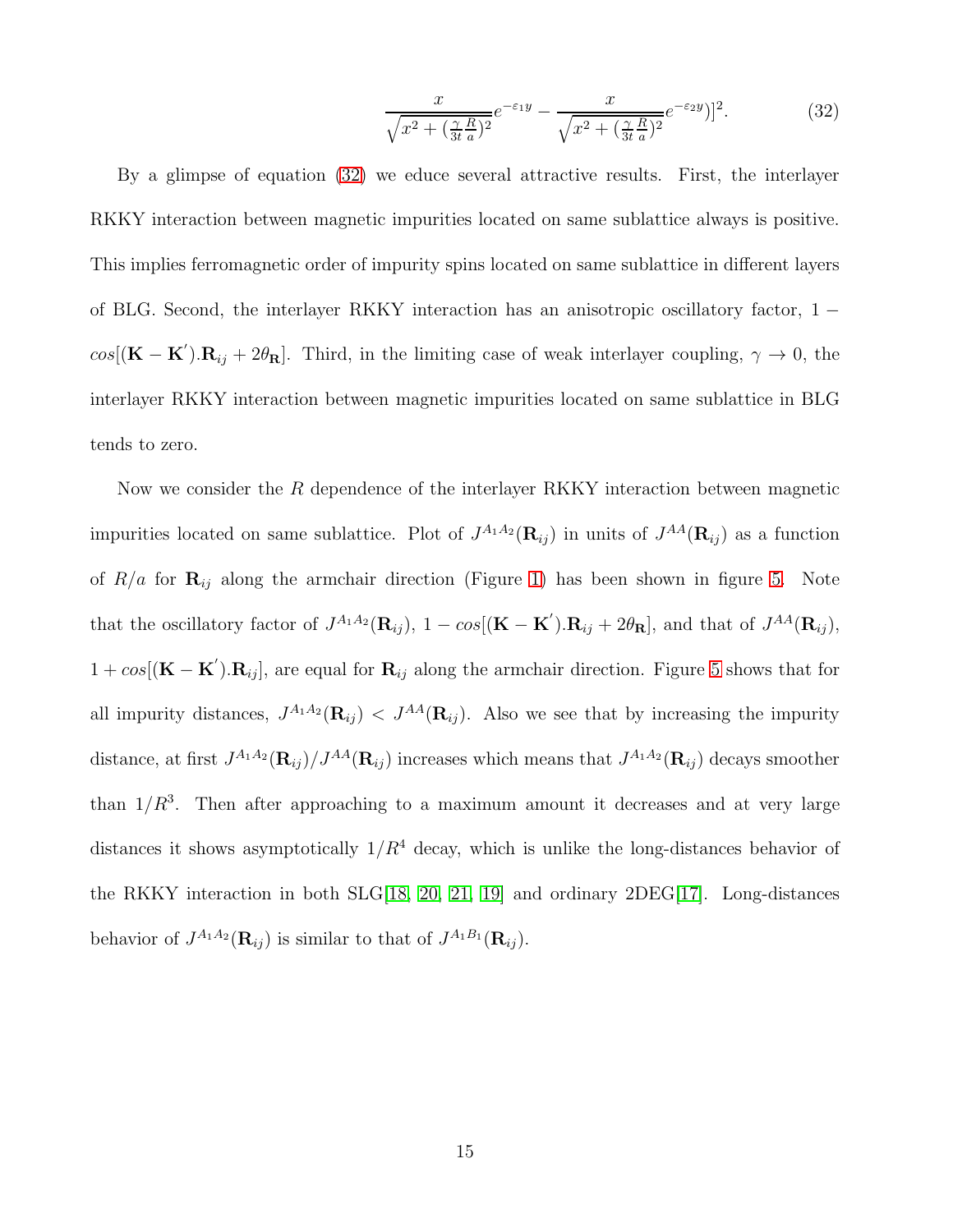#### 4.4 Magnetic impurities on different sublattices for interlayer case

We now study the interlayer RKKY interaction between magnetic impurities located on apposite sublattices. Note that two possible interlayer RKKY interactions,  $J^{A_1B_2}(\mathbf{R}_{ij})$  and  $J^{B_1A_2}(\mathbf{R}_{ij})$ , are different and should be calculated separately. After calculating the required Green functions and substituting them into equation [\(9\)](#page-5-2), we get following relations for  $J^{A_1B_2}({\bf R}_{ij})$ and  $J^{B_1A_2}(\mathbf{R}_{ij})$ 

<span id="page-15-0"></span>
$$
J^{A_1 B_2}(\mathbf{R}_{ij}) = -\frac{9g^2}{64\pi^2 t} \frac{1 + \cos[(\mathbf{K} - \mathbf{K}').\mathbf{R}_{ij} + 4\theta_{\mathbf{R}}]}{(R/a)^3} \int_0^\infty dy \left[\int_0^\infty x dx J_2(x)\right] \frac{\varepsilon_1}{\sqrt{x^2 + (\frac{\gamma}{3t} \frac{R}{a})^2}} e^{-\varepsilon_1 \tau} - \frac{\varepsilon_2}{\sqrt{x^2 + (\frac{\gamma}{3t} \frac{R}{a})^2}} e^{-\varepsilon_2 \tau}\right]^2, \tag{33}
$$

and

<span id="page-15-1"></span>
$$
J^{B_1 A_2}(\mathbf{R}_{ij}) = -\frac{9g^2}{16\pi^2 t} \frac{1 + \cos[(\mathbf{K} - \mathbf{K}^{\'}).\mathbf{R}_{ij}]}{(R/a)^3} \int_0^\infty dy \left[\int_0^\infty x dx J_0(x)\right] \frac{x^2}{\varepsilon_1^2 + x^2} e^{-\varepsilon_1 \tau} - \frac{x^2}{\varepsilon_2^2 + x^2} e^{-\varepsilon_2 \tau}\right]^2, \tag{34}
$$

where  $J_2(x)$  is Bessel function of second order. Equations [\(33\)](#page-15-0) and [\(34\)](#page-15-1) show that the interlayer RKKY interactions between magnetic impurities on different sublattices,  $J^{A_1B_2}(\mathbf{R}_{ij})$  and  $J^{B_1A_2}(\mathbf{R}_{ij})$ , are always negative which indicate antiferromagnetic order. Also  $J^{B_1A_2}(\mathbf{R}_{ij})$  has an anisotropic  $1 + cos[(\mathbf{K} - \mathbf{K}') \cdot \mathbf{R}_{ij}]$  oscillatory factor which is similar to that of  $J^{AA}(\mathbf{R}_{ij})$  in SLG[\[18,](#page-20-8) [20,](#page-21-0) [21,](#page-21-1) [19\]](#page-20-9), but  $J^{A_1B_2}(\mathbf{R}_{ij})$  has different oscillatory factor,  $1 + cos[(\mathbf{K} - \mathbf{K}') \cdot \mathbf{R}_{ij} + 4\theta_{\mathbf{R}}]$ .

Now we consider the  $R$  dependence of the interlayer RKKY interaction between magnetic impurities located on apposite sublattices. Plots of  $J^{A_1B_2}(\mathbf{R}_{ij})$  and  $J^{B_1A_2}(\mathbf{R}_{ij})$  in units of  $J^{AA}(\mathbf{R}_{ij})$  as a function of  $R/a$  for  $\mathbf{R}_{ij}$  along the armchair direction have been shown in figures [6](#page-26-1) and [7](#page-27-0) respectively. Figure [6](#page-26-1) shows that for small impurity distances,  $J^{A_1B_2}(\mathbf{R}_{ij})$  falls off smoother than  $1/R^3$  decay of the RKKY interaction in SLG. But by increasing impurity dis-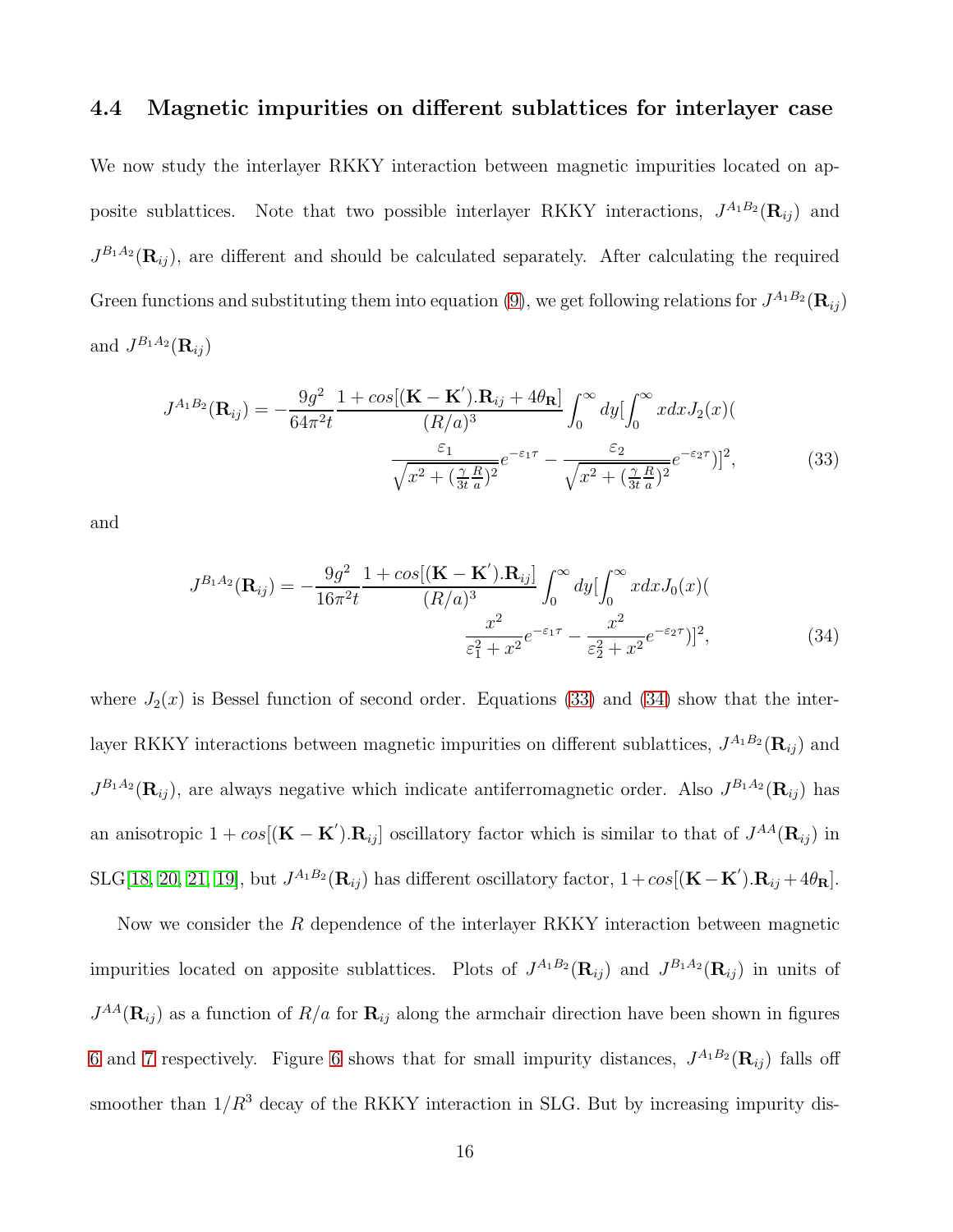tance after approaching to a maximum amount,  $J^{A_1B_2}(\mathbf{R}_{ij})/J^{AA}(\mathbf{R}_{ij})$  decreases which means that  $J^{A_1B_2}(\mathbf{R}_{ij})$  decays faster than RKKY interaction in SLG. At large impurity distances,  $J^{A_1B_2}(\mathbf{R}_{ij})$  exhibits closely  $1/R^6$  decay which is similar to the long distances power law decay of  $J^{A_1A_1}(\mathbf{R}_{ij})$  in BLG but is unlike the long distances behavior of the RKKY interaction in both SLG[\[18,](#page-20-8) [20,](#page-21-0) [21,](#page-21-1) [19\]](#page-20-9) and ordinary 2DEG[\[17\]](#page-20-7).

From figure [7](#page-27-0) wee see that for small distances, by increasing R first  $J^{B_1A_2}(\mathbf{R}_{ij})/J^{AA}(\mathbf{R}_{ij})$ increases (which means that  $J^{B_1A_2}(\mathbf{R}_{ij})$  falls of smoother than  $1/R^3$ ) and after approaching to a maximum amount then it decreases (which indicates a power law decay faster than  $1/R<sup>3</sup>$ for  $J^{B_1A_2}(\mathbf{R}_{ij})$ . This behavior repeats at larger impurity distances again but with smaller maximum amount. At very large impurity distances  $J^{B_1A_2}(\mathbf{R}_{ij})$  shows a decay close to  $1/R^2$ which is similar to the long distance behavior of the RKKY interaction in the ordinary 2DEG.

As we mentioned in the subsection [4.1](#page-6-1) , in the limit of strong interlayer coupling the low energy states are localized on  $B_1$  and  $A_2$  sublattices, so we only calculate and discuss the  $J^{B_1A_2}(\mathbf{R}_{ij})$ . In this limiting case we found

$$
J^{B_1 A_2}(\mathbf{R}_{ij}) = -\frac{27mg^2a^4}{32\pi^2} \frac{1 + \cos[(\mathbf{K} - \mathbf{K}').\mathbf{R}_{ij}]}{R^2} \int_0^\infty dy \left[\int_0^\infty x dx J_0(x)e^{-x^2y}\right]^2, \tag{35}
$$

which after performing the integral numerically it can be written as

$$
J^{B_1 A_2}(\mathbf{R}_{ij}) = -\frac{27mg^2a^4}{32\pi^2} \frac{1 + \cos[(\mathbf{K} - \mathbf{K}^{\'}).\mathbf{R}_{ij}]}{R^2}.
$$
 (36)

We see that in the strong interlayer coupling limit, the long distance behavior of the interlayer RKKY interaction in BLG is similar to that in the ordinary 2DEG but with a different  $1 +$  $cos[(\mathbf{K} - \mathbf{K}^{\'}).\mathbf{R}_{ij}]$  oscillatory factor.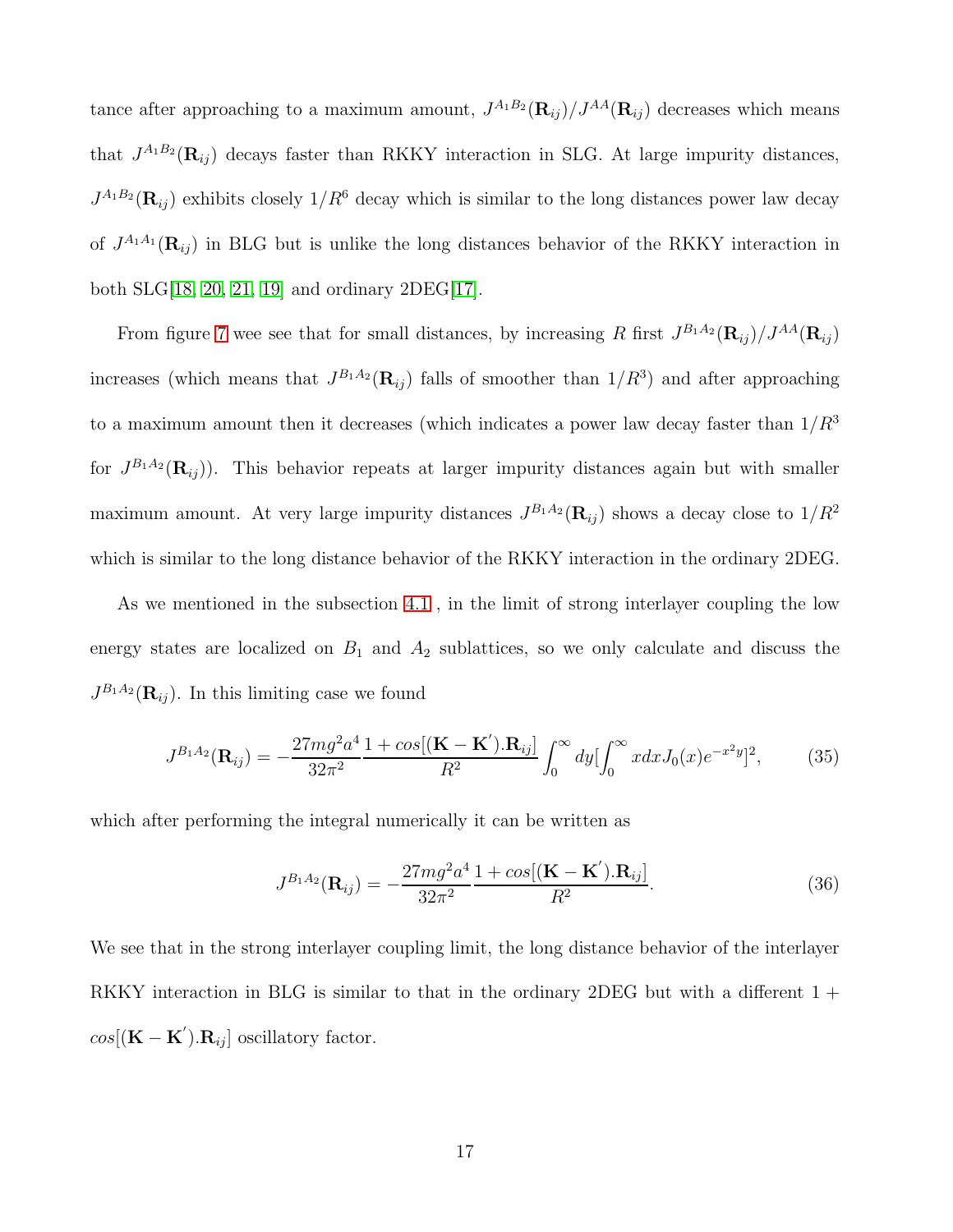## 5 Summary and conclusion

In summary, we studied the intralayer and interlayer RKKY interaction between two magnetic impurities in BLG in the four-band model. We derived them semi-analytically by calculating the Green functions in the eigenvalues and eigenvectors representation. For this we first obtained the eigenvalues and eigenvectors of BLG in the four-band model and by using them the required Green functions for four possible configurations of two magnetic impurities are calculated. Then we used them to calculate corresponding intralayer and interlayer RKKY interactions.

First we summarize our results for the intralayer RKKY interaction. We found that, similar to the RKKY interaction in SLG, the intralayer RKKY interactions between magnetic impurities located on same (opposite) sublattices in BLG are always ferromagnetic (antiferromagnetic). Also the intralayer RKKY interactions in BLG have  $1 + cos[(\mathbf{K} - \mathbf{K}') \cdot \mathbf{R}_{ij} + \theta]$ oscillatory part which is equal to that of the RKKY interaction in SLG. The phase factor  $\theta$  is equal to 0 when two magnetic impurities are on same sublattice but it is equal to  $2\theta_{\rm R}$  when two magnetic impurities are on apposite sublattices. Furthermore we found that at large impurity distances,  $J^{A_1A_1}(\mathbf{R}_{ij})$  falls off as  $1/R^6$  approximately while  $J^{A_1B_1}(\mathbf{R}_{ij})$  shows closely  $1/R^4$ decay, which both power law decays are unlike  $1/R^3$  decay of the RKKY interaction in SLG, and also unlike the  $1/R^2$  decay of the RKKY interaction in ordinary 2DEG. But  $J^{B_1B_1}(\mathbf{R}_{ij}),$ similar to ordinary two dimensional electron gas, at large impurity distances decays closely as  $1/R<sup>2</sup>$ . The other attractive result of our work is breaking symmetry of the intralayer RKKY between magnetic moments on same sublattice in BLG. In contrast to SLG which exhibits  $J^{AA}(\mathbf{R}_{ij}) = J^{BB}(\mathbf{R}_{ij})$  we found that  $J^{B_1B_1}(\mathbf{R}_{ij})$  is always stronger than  $J^{A_1A_1}(\mathbf{R}_{ij})$ . This is due to the difference between the local density of states of BLG at sublattice  $B_1$  and  $A_1$ . The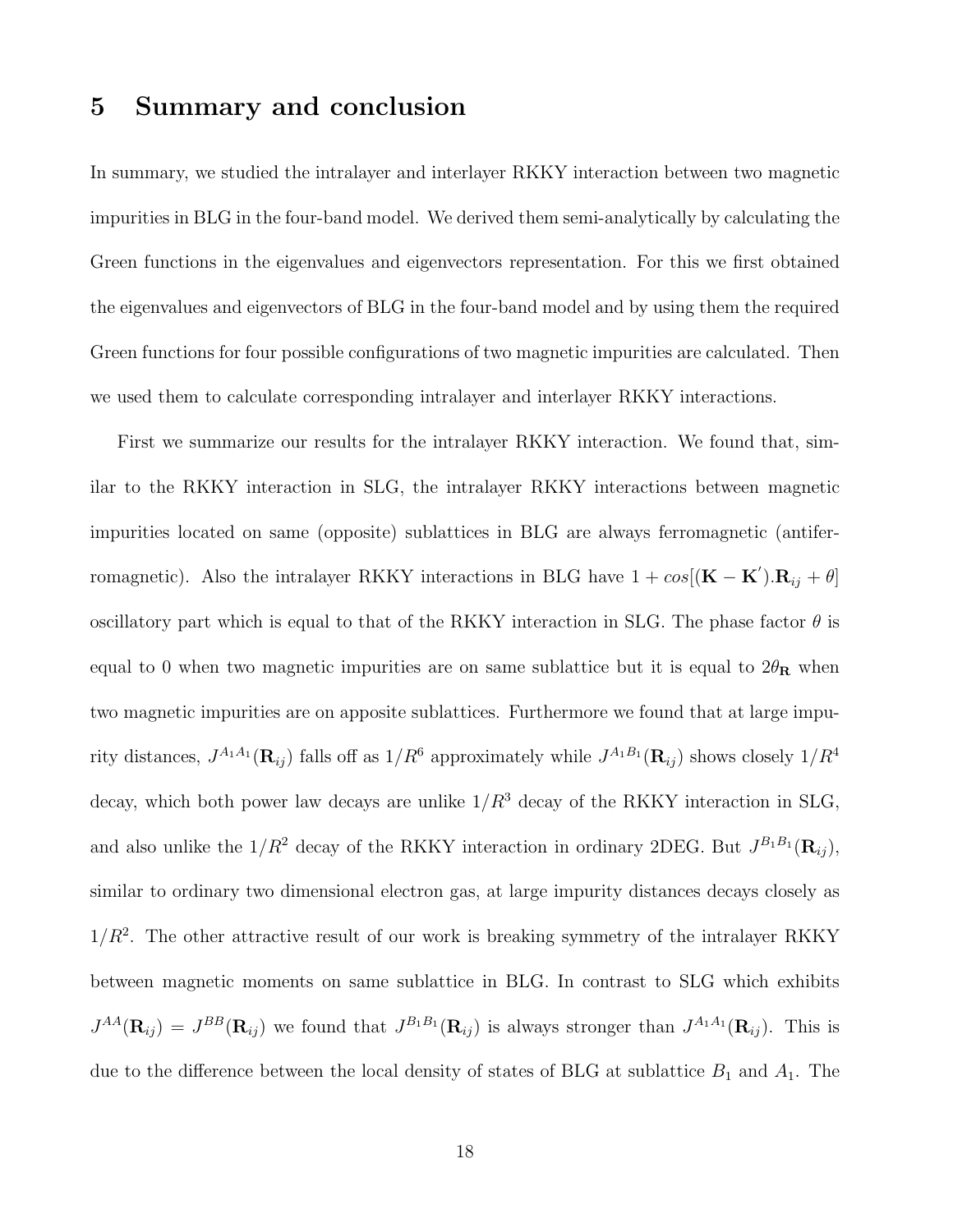tunneling between  $A_1$  and  $B_2$  leads to localization of low energy states on  $B_1$  sublattices [\[34\]](#page-22-5). This means density of low energy states at  $B_1$  is more than  $A_1$  [\[37\]](#page-22-8) and  $A_1$  and  $B_1$  are not equivalent. Hence  $A_1A_1$  and  $B_1B_1$  RKKY couplings are different (breaking symmetry of RKKY coupling between magnetic moment on same sublattices). Furthermore we found that for all impurity distances,  $J^{A_1A_1}(\mathbf{R}_{ij}) < J^{AA}(\mathbf{R}_{ij})$  and  $J^{A_1B_1}(\mathbf{R}_{ij}) < J^{AB}(\mathbf{R}_{ij})$ , but for  $J^{B_1B_1}(\mathbf{R}_{ij})$ we obtained  $J^{B_1B_1}(\mathbf{R}_{ij}) > J^{BB}(\mathbf{R}_{ij})$  for small impurity distances and  $J^{B_1B_1}(\mathbf{R}_{ij}) < J^{BB}(\mathbf{R}_{ij})$ for large impurity distances. It is noticeable that our results for power law decay of intralayer RKKY couplings are in agreement with what has been reported in Ref. 31.

Now we present our results for interlayer RKKY interactions in BLG. We found that, similar to the intralayer case, the interlayer RKKY interaction between magnetic impurity located on same (apposite) sublattices are also ferromagnetic (antiferromagnetic). The interlayer RKKY interactions have  $1 + cos[(\mathbf{K} - \mathbf{K}') \cdot \mathbf{R}_{ij} + \theta]$  oscillatory factor, where  $\theta$  for  $J^{A_1 A_2}(\mathbf{R}_{ij})$  and  $J^{B_1B_2}(\mathbf{R}_{ij})$  is equal to  $2\theta_\mathbf{R}$ . But  $J^{A_1B_2}(\mathbf{R}_{ij})$  and  $J^{B_1A_2}(\mathbf{R}_{ij})$  have different phase factors  $4\theta_\mathbf{R}$ and 0 respectively. Also we found that at large distances, the interlayer RKKY interactions between magnetic located on same sublattice in BLG decay as  $1/R<sup>4</sup>$  approximately. But the interlayer RKKY interactions between magnetic impurities located on apposite sublattices,  $J^{A_1B_2}(\mathbf{R}_{ij})$  and  $J^{B_1A_2}(\mathbf{R}_{ij})$ , show decays close to  $1/R^6$  and  $1/R^2$  decays at large impurity distances respectively. Note that only  $J^{B_1A_2}(\mathbf{R}_{ij})$ , similar to the RKKY interaction in ordinary 2DEG, decays as  $1/R^2$  at large impurity distances.

To examine our results we discussed the RKKY interaction in BLG in the two limiting cases, weak ( $\gamma \to 0$ ) and strong ( $\gamma \to \infty$ ) interlayer coupling. Our results in these two limiting cases reduced to RKKY interaction in SLG and to that in BLG in the two-band approximation respectively.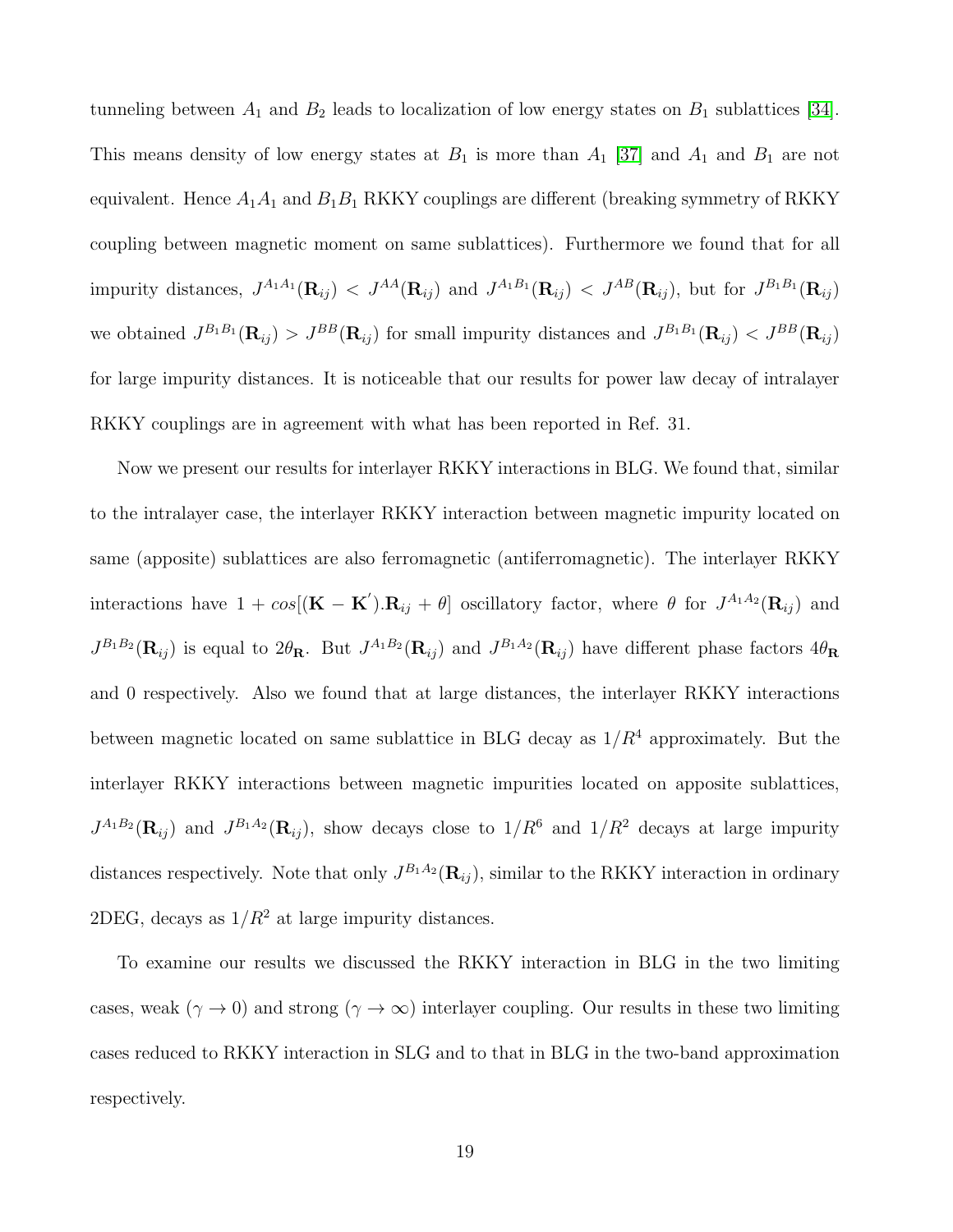## <span id="page-19-0"></span>References

- <span id="page-19-1"></span>[1] K. S. Novosolov, A. K. Geim, S. V. Morozov, D. Jiang, Y. Zhang, S. V. Dubonos, I. V. Gregorieva and A. A. Firsov, Electric field effect in atomically thin carbon films, Science 306 (2004) 666-669.
- <span id="page-19-2"></span>[2] A. H. Castro Neto, F. Guinea, N. M. R. Peres, K. S. Novoselov and A. K. Geim, The electronic properties of graphene, Rev. Mod. Phys 81 (2009) 109-162.
- <span id="page-19-3"></span>[3] K. S. Novoselov, A. K. Geim, S. V. Morozov, D. Jiang, M. I. Katsnelson, I. V. Grigorieva, S. V. Dubonos and A. A. Firsov, Two-dimensional gas of massless Dirac fermions in graphene, Nature (London) 438 (2005) 197-200.
- <span id="page-19-4"></span>[4] V. P. Gusynin, and S. G. Sharapov, Unconventional Integer Quantum Hall Effect in Graphene, Phys. Rev. Lett. 95 (2005) 146801:1-146801:4.
- <span id="page-19-5"></span>[5] N. M. R. Peres, A. H. Castro Neto, and F. Guinea, Conductance quantization in mesoscopic graphene, Phys. Rev. B 73 (2006) 195411:1-195411:8.
- <span id="page-19-6"></span>[6] J. Tworzydlo, B. Trauzettel, M. Titov, A. Rycerz, and C. W. J. Beenakker, Sub-Poissonian Shot Noise in Graphene, Phys. Rev. Lett. 96 (2006) 246802:1-246802:4.
- <span id="page-19-7"></span>[7] T. Ando, Screening Effect and Impurity Scattering in Monolayer Graphene, J. Phys. Soc. Jpn. 75 (2006) 074716:1-074716:7.
- <span id="page-19-8"></span>[8] M. I. Katsnelson, K. S. Novoselov, and A. K. Geim, Chiral tunnelling and the Klein paradox in graphene, Nat. Phys. 2 (2006) 620-625.
- [9] M. I. Katsnelson, Graphene: carbon in two dimensions, Mater. Today 10 (2007) 20-27.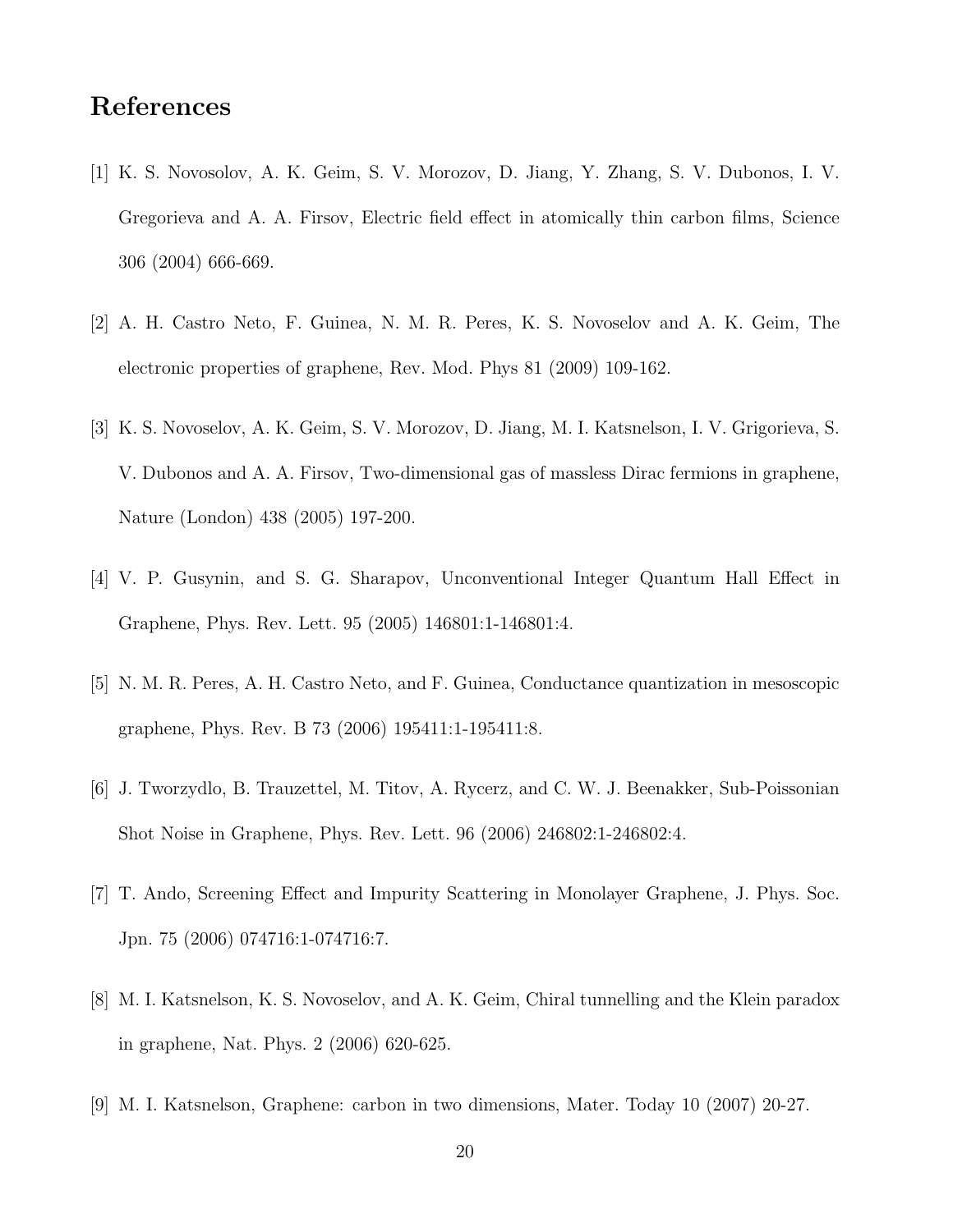- <span id="page-20-1"></span><span id="page-20-0"></span>[10] S. V. Morozov, K. S. Novoselov, M. I. Katsnelson, F. Schedin, L. A. Ponomarenko, D. Jiang, and A. K. Geim, Strong Suppression of Weak Localization in Graphene, Phys. Rev. Lett. 97 (2006) 016801:1-016801:4.
- <span id="page-20-2"></span>[11] S. Piscanec, M. Lazzeri, F. Mauri, A. C. Ferrari, and J. Robertson, Kohn Anomalies and Electron-Phonon Interactions in Graphite, Phys. Rev. Lett. 93 (2004) 185503:1-185503:4.
- <span id="page-20-3"></span>[12] M. Lazzeri and F. Mauri, Nonadiabatic Kohn Anomaly in a Doped Graphene Monolayer, Phys. Rev. Lett. 97 (2006) 266407:1-266407:4.
- <span id="page-20-4"></span>[13] M. A. Ruderman and C. Kittel, Indirect Exchange Coupling of Nuclear Magnetic Moments by Conduction Elecrons, Phys. Rev. 96 (1954) 99-102.
- <span id="page-20-5"></span>[14] T. Kasuya, A theory of metallic ferro- and antiferromagnetism on Zener's model, Prog. Theor. Phys. 16 (1956) 45-57.
- <span id="page-20-6"></span>[15] K. Yosida, Magnetic properties of Cu-Mn alloys, Phys. Rev. 106 (1957) 893-898.
- <span id="page-20-7"></span>[16] Y. Yafet, Ruderman-Kittel-Kasuya-Yosida range function of a one-dimensional freeelectron gas, Phys. Rev. B 36 (1987) 3948-3949.
- <span id="page-20-8"></span>[17] B. Fischer and M. W. Klein, Magnetic and nonmagnetic impurities in two-dimensional metals, Phys. Rev. B 11 (1975) 2025-2029.
- <span id="page-20-9"></span>[18] S. Saremi, RKKY in half-filled bipartite lattices: Graphene as an example, Phys. Rev. B 76 (2007) 184430:1–184430:6.
- [19] A. M. Black-Schaffer, RKKY coupling in graphene, Phys. Rev. B 81 (2010) 205416:1- 205416:8.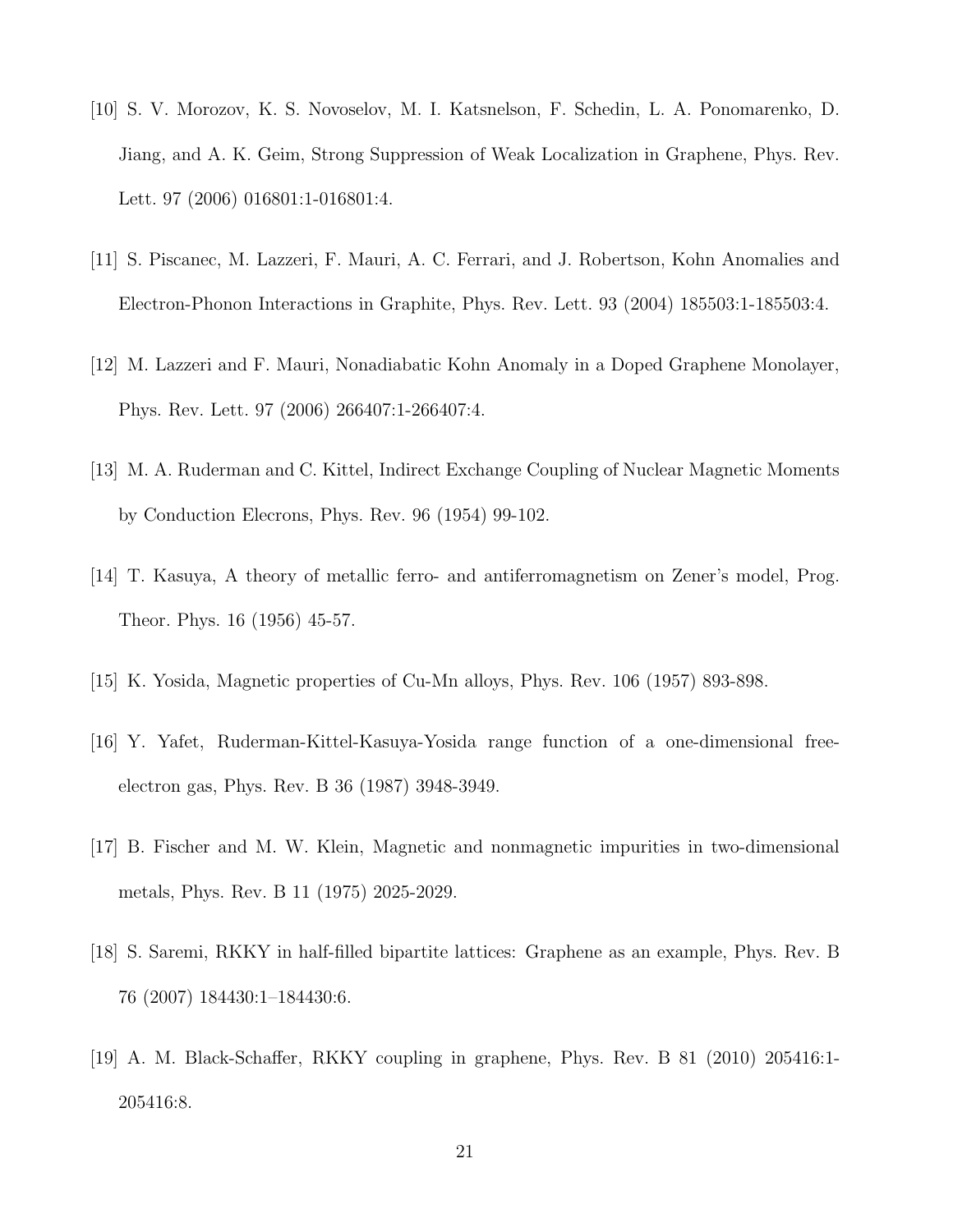- <span id="page-21-1"></span><span id="page-21-0"></span>[20] M. Sherafati and S. Satpathy, RKKY interaction in graphene from the lattice Green's function, Phys. Rev. B 83 (2011) 165425:1–165425:8.
- <span id="page-21-2"></span>[21] E. Kogan, RKKY interaction in graphene, Phys. Rev. B 84 (2011) 115119:1–115119:6.
- <span id="page-21-3"></span>[22] A. M. Black-Schaffer, Importance of electron-electron interactions in the RKKY coupling in graphene, Phys. Rev. B 82 (2010) 073409:1–073409:4.
- <span id="page-21-4"></span>[23] H. Lee, J. Kim, E. R. Mucciolo, G. Bouzerar, and S. Kettemann, RKKY interaction in disordered graphene, Phys. Rev. B 85 (2012) 075420:1–075420:5.
- <span id="page-21-5"></span>[24] O. Roslyak, G. Gumbs and D. Huang, Gap-modulated doping effects on indirect exchange interaction between magnetic impurities in graphene, J. Appl. Phys. 113, (2013) 123702:1- 123702:7.
- <span id="page-21-6"></span>[25] Y. Zhang, Y. -W. Tan, H. L. Stormer and P. Kim, Experimental observation of the quantum Hall effect and Berry's phase in graphene, Nature 438 (2005) 201-204.
- <span id="page-21-7"></span>[26] E. McCann, Asymmetry gap in the electronic band structure of bilayer graphene, Phys. Rev. B(R) 74 (2006) 161403:1-161403:4.
- <span id="page-21-8"></span>[27] E. V. Castro, N. M. R. Peres, J. M. B. Lopes dos Santos, A. H. Castro Neto, and F. Guinea, Localized States at Zigzag Edges of Bilayer Graphene, Phys. Rev. Lett. 100 (2008) 026802:1-026802:4.
- [28] R. V. Gorbachev, F. V. Tikhonenko, A. S. Mayorov, D. W. Horsell, and A. K. Savchenko, Weak Localization in Bilayer Graphene, Phys. Rev. Lett. 98 (2007) 176805:1-176805:4.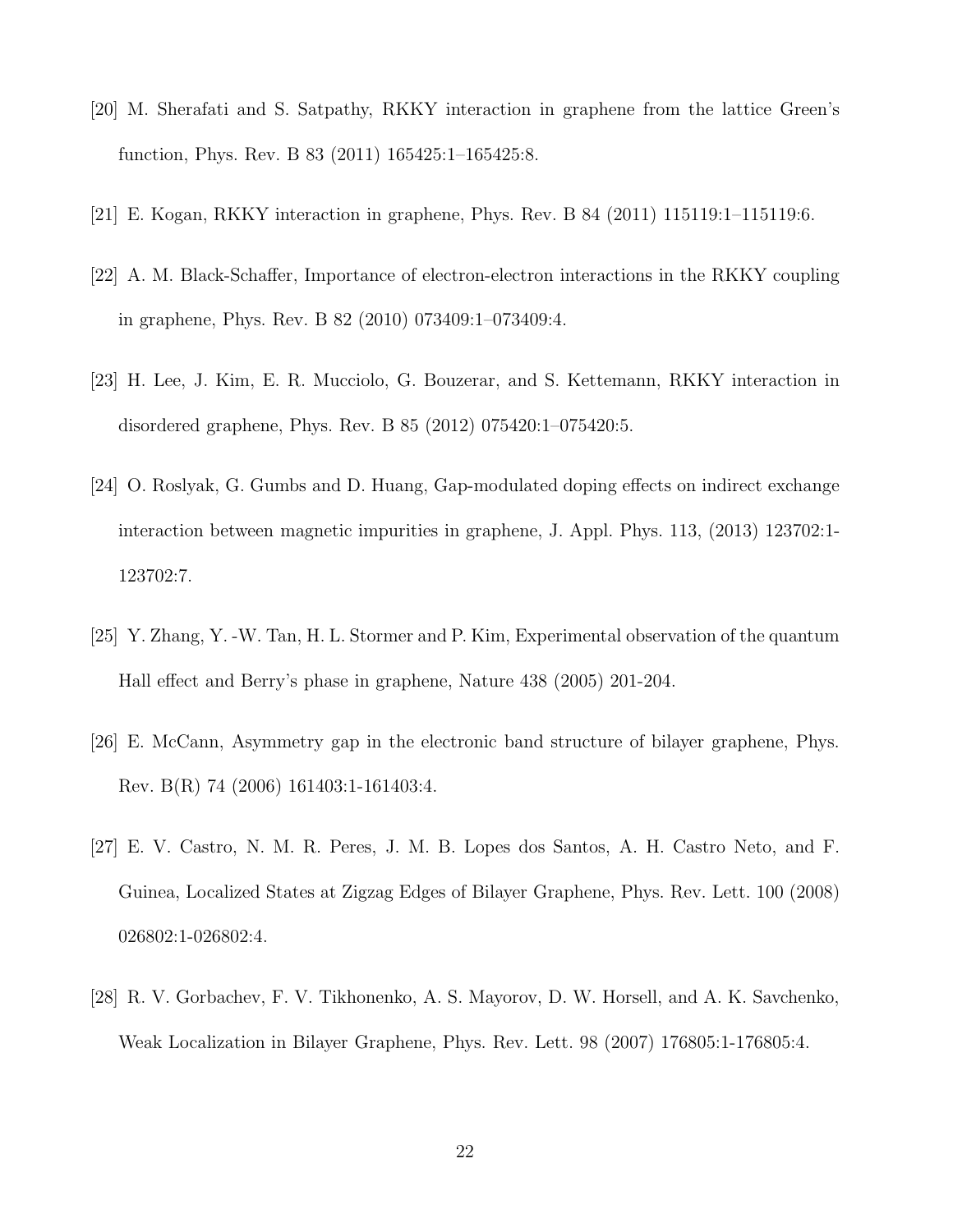- <span id="page-22-1"></span><span id="page-22-0"></span>[29] E. H. Hwang and S. Das Sarma, Screening, Kohn Anomaly, Friedel Oscillation, and RKKY Interaction in Bilayer Graphene, Phys. Rev. Lett. 101 (2008) 156802:1–156802:4.
- <span id="page-22-2"></span>[30] X. -F. Wang, and T. Chakraborty, Coulomb screening and collective excitations in a graphene bilayer, Phys. Rev. B(R) 75 (2007) 041404:1-041404:4.
- <span id="page-22-3"></span>[31] L. Jiang, X. Lu, W. Gao, G. Yu, Z. Liu and Y. Zheng, RKKY interaction in AB-sstacked multilayer graphene, J. Phys: Condens. Matter 24 (2012) 206003:-206003:12.
- <span id="page-22-4"></span>[32] M. Killi, D. Heidarian, and A. Paramekanti, Controlling local moment formation and local moment interaction in bilayer graphene, New J. Phy. 13 (2011) 053043:1-053043:18.
- <span id="page-22-5"></span>[33] P. Parhizgar, M. Sherafati, R. Asgari, S. Satpathy, Ruderman-Kittel-Kasuya-Yosida interaction in biased bilayer graphene, [arXiv:1302.3649](http://arxiv.org/abs/1302.3649) (2013).
- <span id="page-22-6"></span>[34] E. McCann and V. I. Fal'ko, Landau-Level Degeneracy and Quantum Hall Effect in a Graphite Bilayer, Phys. Rev. Lett. 96 (2006) 086805:1-086805:4.
- <span id="page-22-7"></span>[35] A. A. Abrikosov, L. P. Gorkov, and I. E. Dzyloshinski, Methods of Quantum Field Theory in Statistical Physics, Pergamon Press, Oxford, 1965.
- <span id="page-22-8"></span>[36] V. V. Cheianov, O. Syljuasen, B. L. Altshuler, and V. I. Fal'ko, Ordered states of adatoms on graphene, Phys. Rev. B 80 (2009) 233409:1-233409:4.
- [37] Z. F. Wang, Q. Li, H. Su, X. Wang, Q. W. Shi, J. Chen, J. Yang, and J. G. Hou, Electronic structure of bilayer graphene: A real-space Green's function study, Phys. Rev. B 75 (2007) 085424:1-085424:8.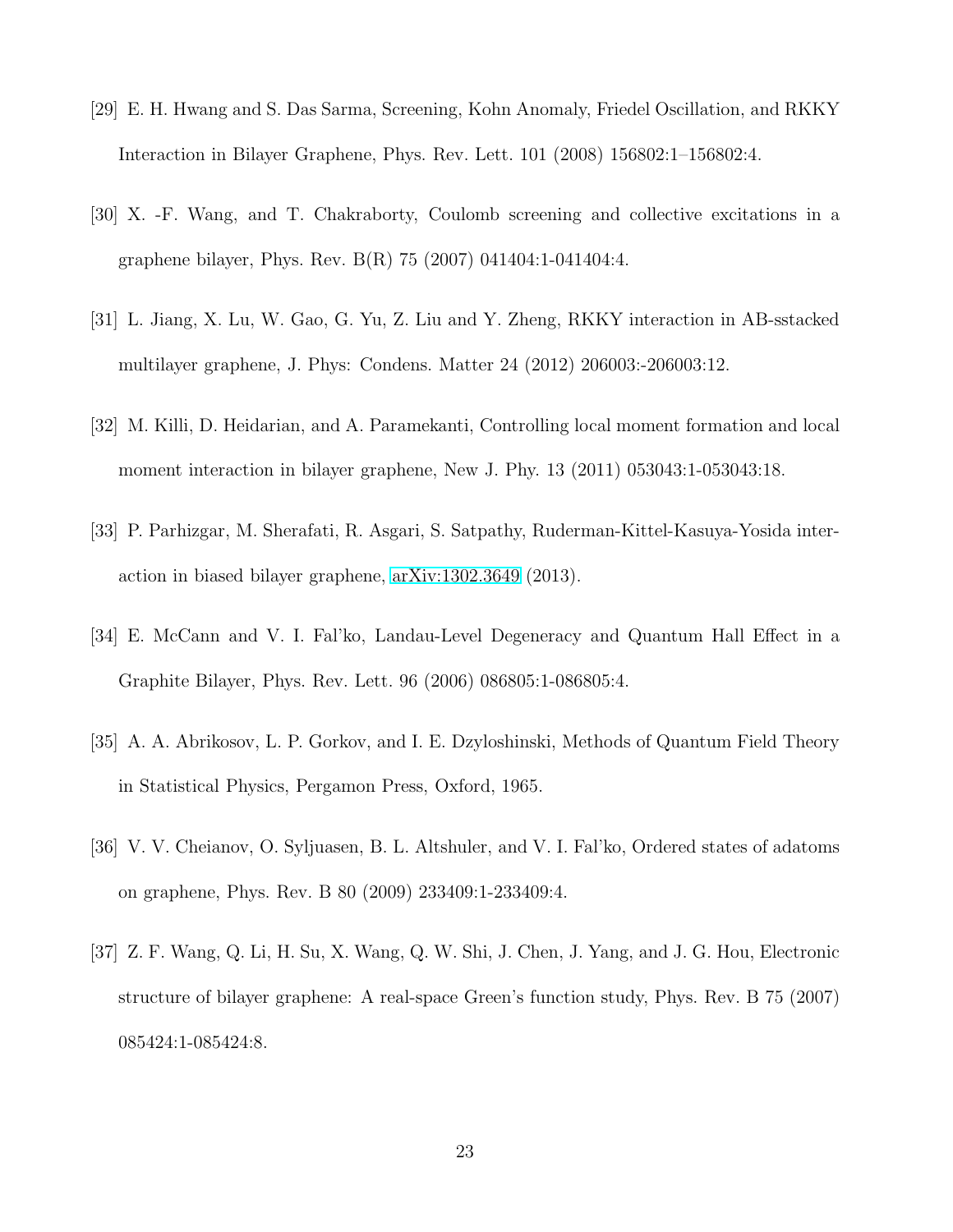- <span id="page-23-1"></span><span id="page-23-0"></span>[38] A. P. Prudnikov, Yu. A. Brychkov, and O. I. Marichev, Integrals and Series, Vol. 2, Gordon and Breach Science Publishers, Amsterdam, 1986.
- <span id="page-23-2"></span>[39] The integrals in Eqs. [17](#page-10-1) and [18](#page-10-2) could be solved by using the mathematical identity for integral of Bessel functions[\[21,](#page-21-1) [38\]](#page-23-0) which are  $\int_0^\infty dy \left[ \int_0^\infty x dx J_0(x) e^{-xy} \right]^2 = \frac{\pi}{16}$ .
- <span id="page-23-3"></span>[40] M. Koshino, and T. Ando, Transport in bilayer graphene: Calculations within a selfconsistent Born approximation, Phys. Rev. B 73 (2006) 245403:1-245403:8.
- <span id="page-23-4"></span>[41] G. N. Watson, A Treatise on the Theory of Bessel Functions, Cambridge University Press, Cambridge, 1922.
- [42] By using the mathematical identity for integral of Bessel functions[\[21,](#page-21-1) [41\]](#page-23-3) one can show that  $\int_0^\infty dy \left[ \int_0^\infty x dx J_0(x) e^{-x^2 y} \right]^2 = \frac{1}{2}$  $\frac{1}{2}$ .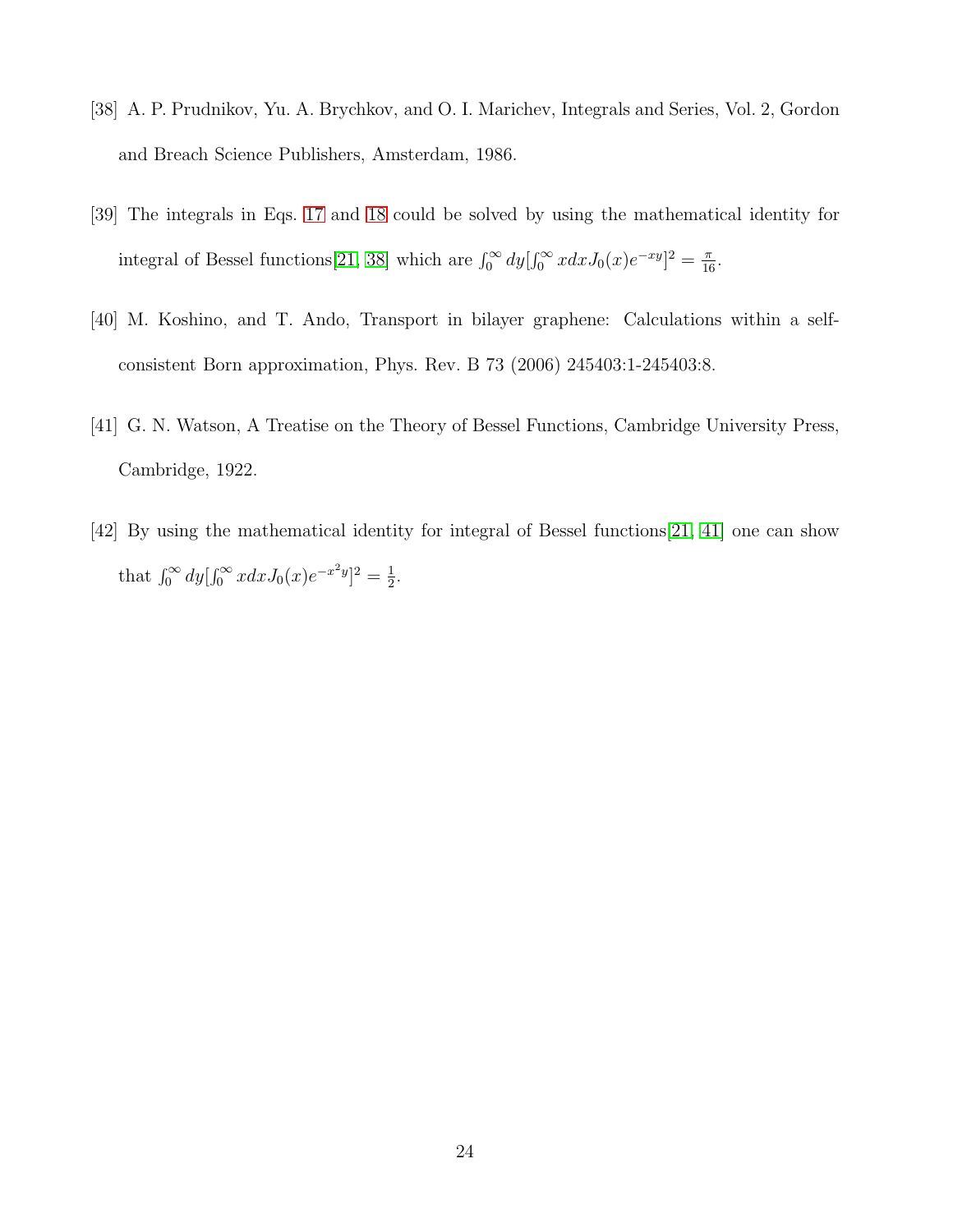

<span id="page-24-0"></span>Figure 1: (a) Lattice structure of bilayer graphene, (b) corresponding Brillouin zone, with the Dirac points  $\mathbf{K} = (\frac{4\pi}{3\sqrt{3}a}, 0)$  and  $\mathbf{K}' = (-\frac{4\pi}{3\sqrt{3}a})$  $\frac{4\pi}{3\sqrt{3}a}$ , 0) indicated.



<span id="page-24-1"></span>Figure 2: Plot of  $J^{A_1A_1}(\mathbf{R}_{ij})$  in units of  $J^{AA}(\mathbf{R}_{ij})$  (black solid line) fitted to  $\frac{b}{(R/a)^3}$  curve (red dashed line) as a function of  $R/a$  where  $b = 109950$ .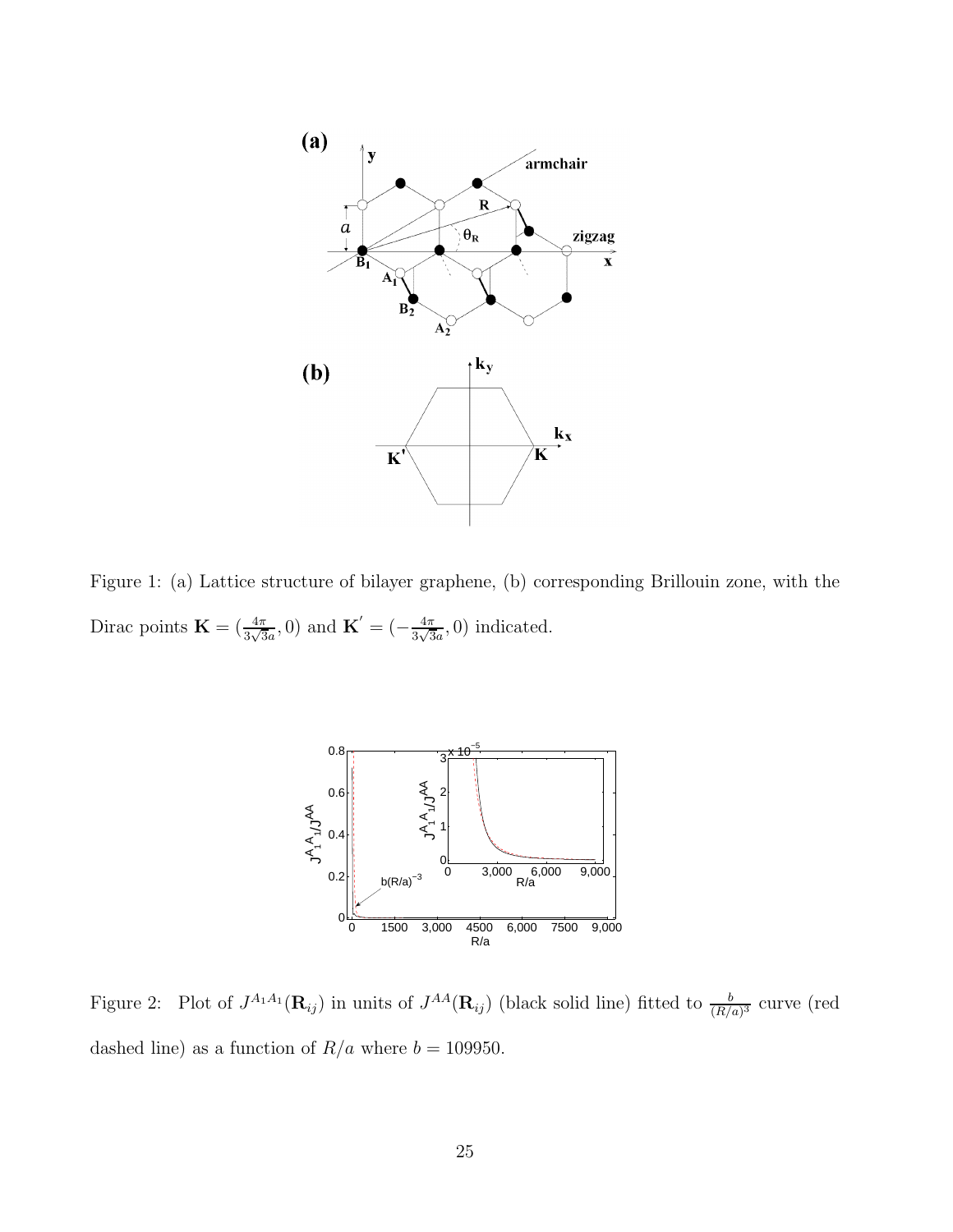

<span id="page-25-0"></span>Figure 3: Plot of  $J^{B_1B_1}(\mathbf{R}_{ij})$  in units of  $J^{BB}(\mathbf{R}_{ij})$  (black solid line) fitted to  $b\frac{R}{a}+c$  line (red dashed line) as a function of  $R/a$  where  $b = 0.000035$  and  $c = 0.0142$ .



<span id="page-25-1"></span>Figure 4: Plot of the  $J^{A_1B_1}(\mathbf{R}_{ij})$  in units of  $J^{AB}(\mathbf{R}_{ij})$  (black solid line) fitted to  $\frac{b}{(R/a)}$  curve (red dashed line) as a function of  $R/a$  where  $b = 103$ .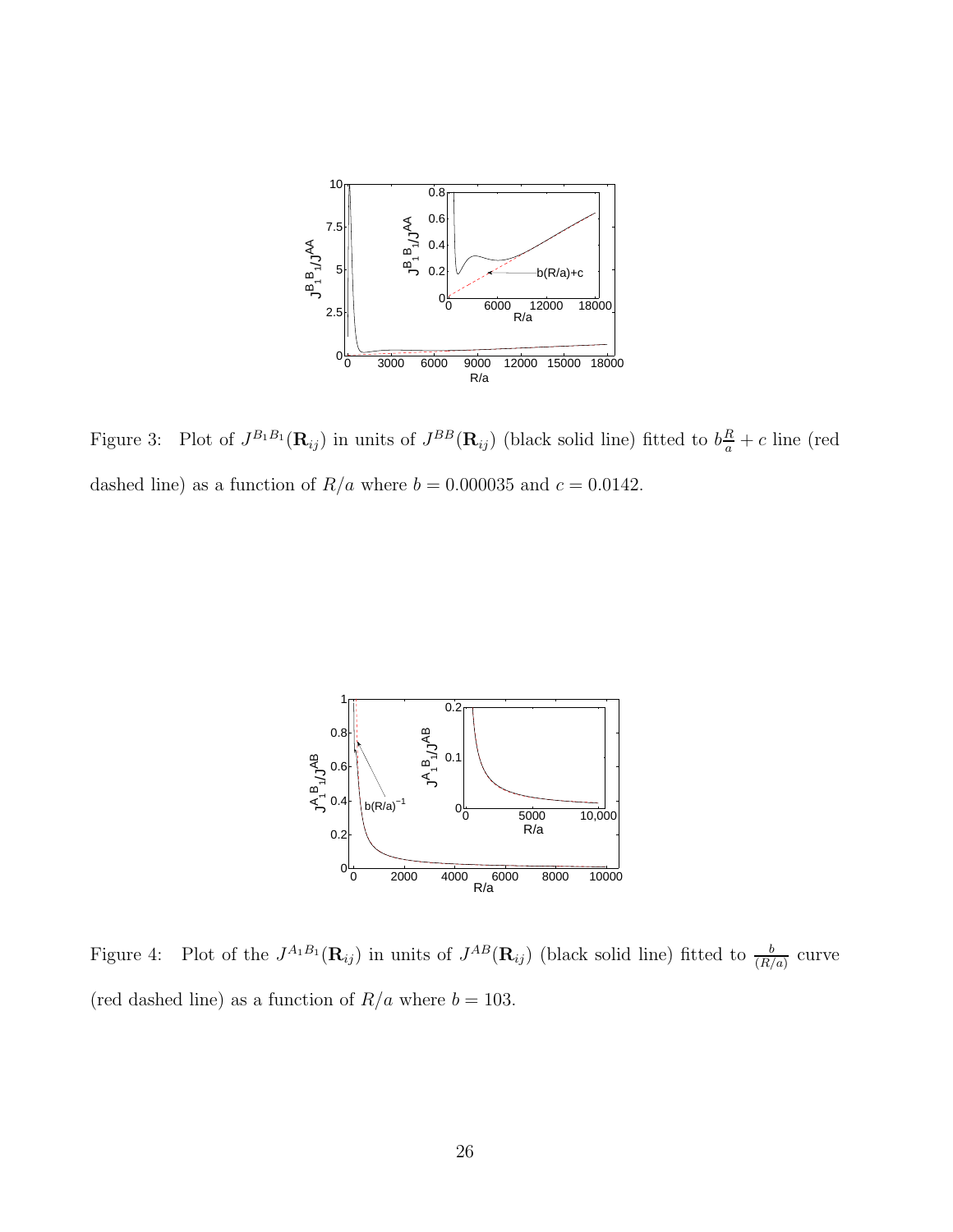

<span id="page-26-0"></span>Figure 5: Plot of the  $J^{A_1A_2}(\mathbf{R}_{ij})$  in units of  $J^{AA}(\mathbf{R}_{ij})$  for  $\mathbf{R}_{ij}$  along the armchair direction (black solid line) fitted to  $\frac{b}{(R/a)}$  curve (red dashed line) as a function of  $R/a$  where  $b = 234$ .



<span id="page-26-1"></span>Figure 6: Plot of the  $J^{A_1B_2}(\mathbf{R}_{ij})$  in units of  $J^{AA}(\mathbf{R}_{ij})$  for  $\mathbf{R}_{ij}$  along the armchair direction (black solid line) fitted  $\frac{b}{(R/a)^3}$  curve (red dashed line) as a function of  $R/a$  where  $b = 5813000$ .